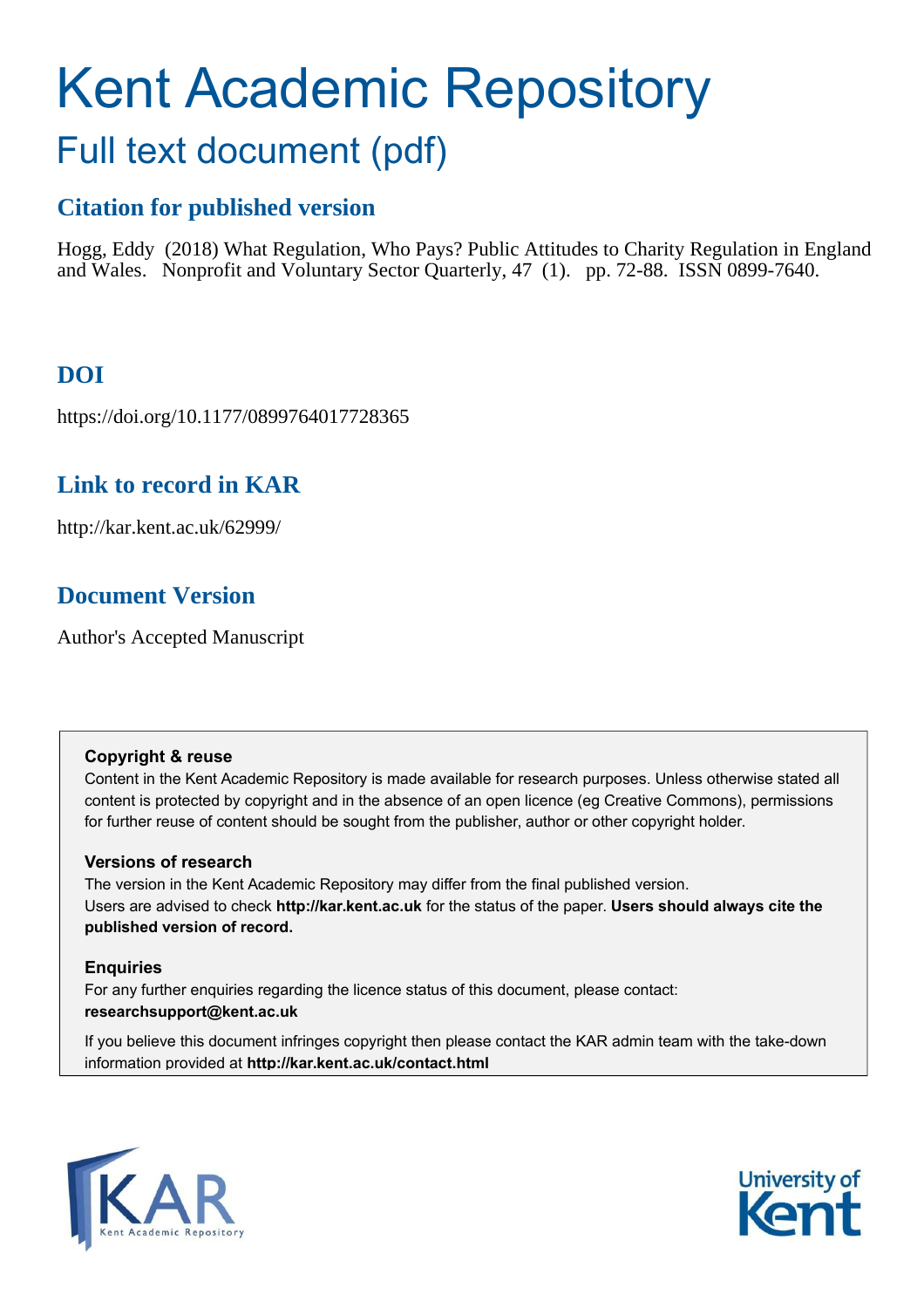#### **Title**

What Regulation, Who Pays? Public Attitudes to Charity Regulation in England and Wales

#### **Author**

Dr Eddy Hogg Centre for Philanthropy University of Kent **Canterbury** Kent CT4 5LD United Kingdom

E.Hogg@kent.ac.uk

#### **Abstract**

Funding for England and Wales' Charity Commission has been cut by 48% between 2007 and 2016, impacting on its ability to deliver its core regulatory functions. Conversations around what charity regulation should look like and how it should be funded have therefore gained momentum. These debates, however, are not limited to England and Wales and in this paper we contribute to them by exploring public attitudes to these questions, presenting the findings of four focus groups. We find that while public knowledge of charity regulation is low, people are nonetheless clear that charities should be regulated. There is no clear preferred method of funding a charity regulator and a significant amount of complexity and nuance in public attitudes. People trust charities, but this can be eroded if they do not have confidence in how they operate. A visibly effective regulator supporting and supported by charities is central to maintaining trust.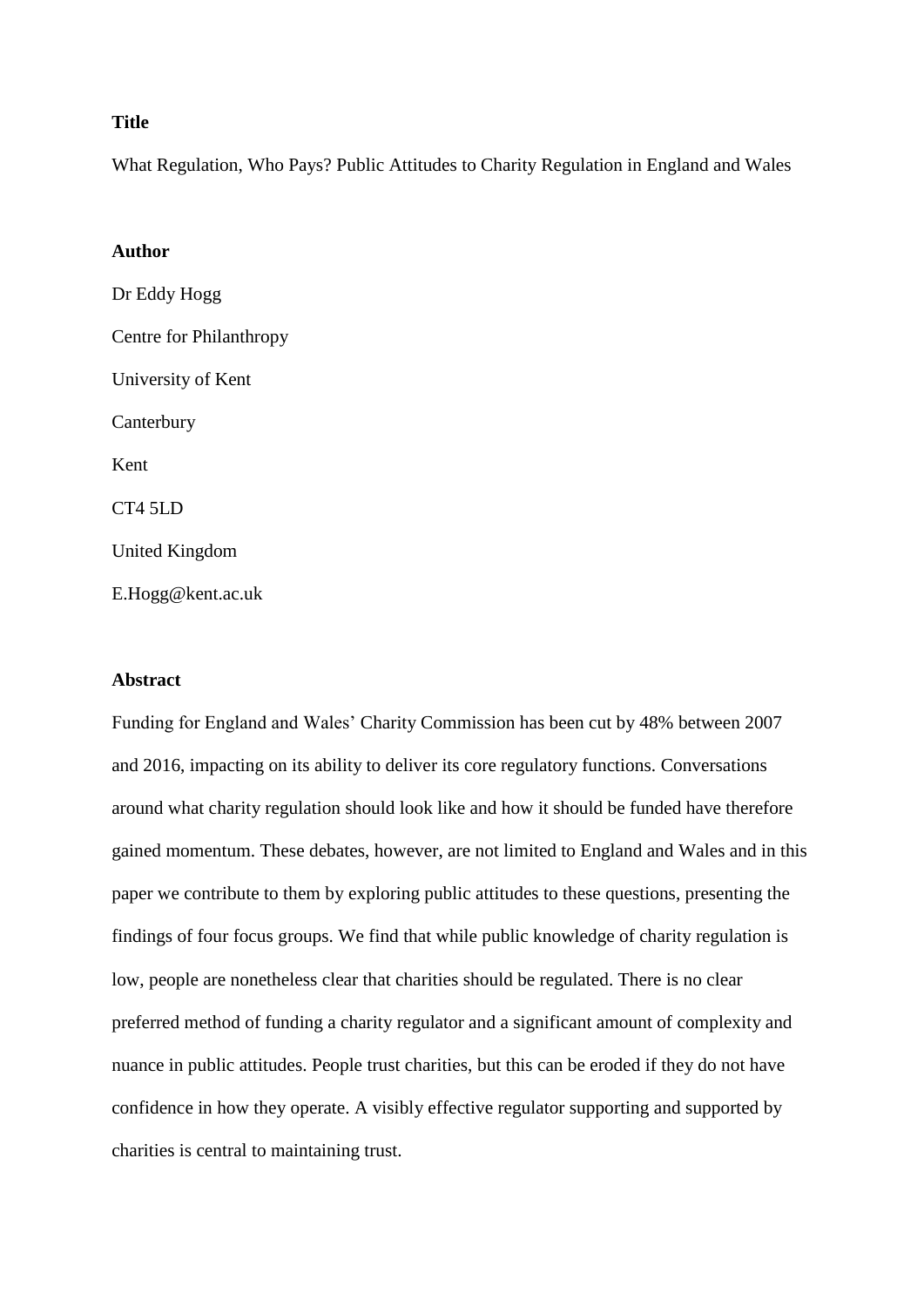## **Keywords**

Charity, Regulation, Trust, Confidence, Donors

## **Author Biography**

Dr Eddy Hogg is a Lecturer in the Centre for Philanthropy at the University of Kent. He researches and teaches on charitable giving, volunteering and the voluntary sector.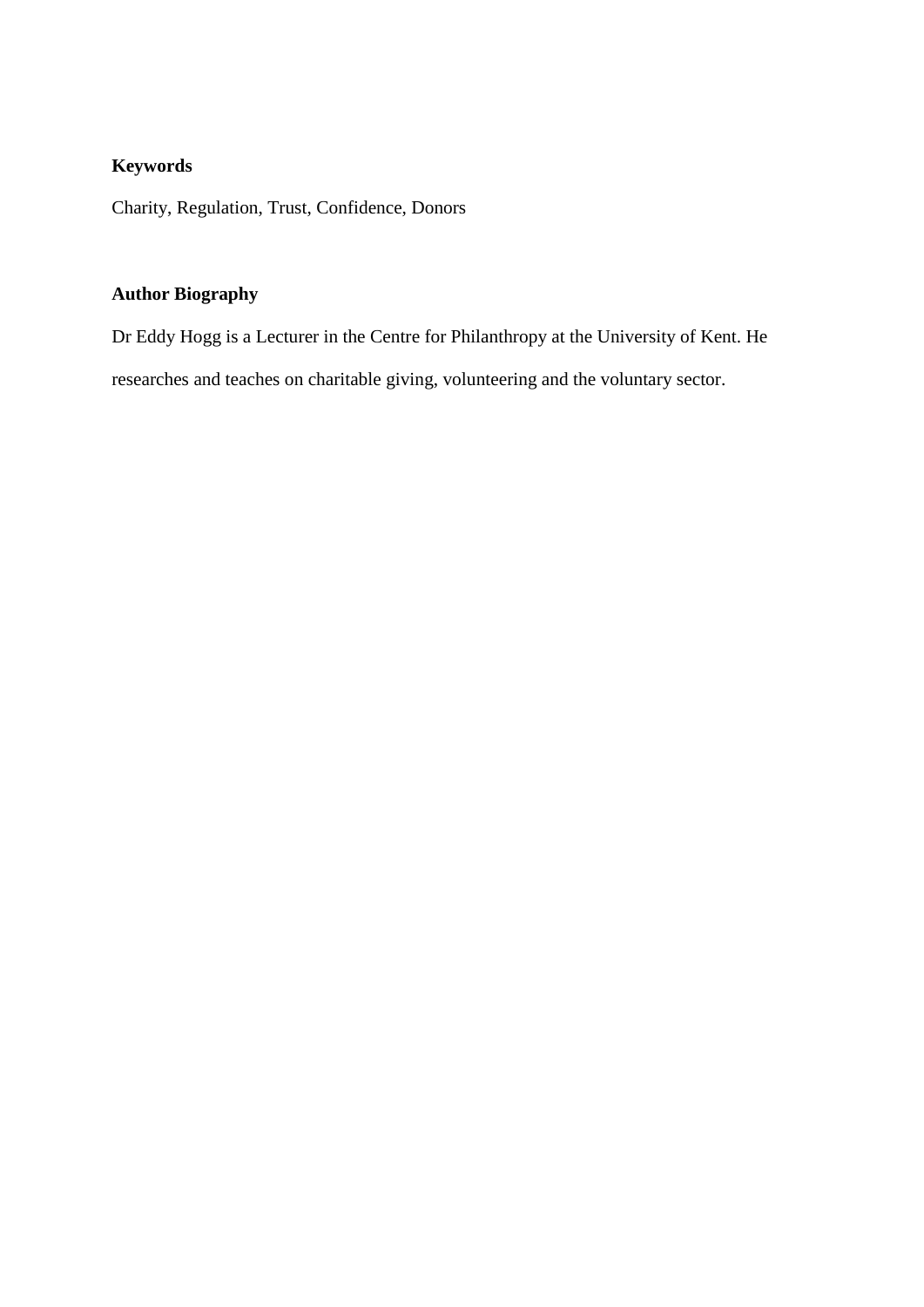#### **Introduction**

In many countries the role of charity regulators has undergone substantial change in recent years, as a result of both the creation of new regulators and of funding cuts in the USA, UK and beyond (Breen et al., 2016; McGregor-Lowndes and Wyatt, 2017). How regulators remain sustainable and credible is therefore a live issue.

Nowhere is the issue more live than in England and Wales, where in the 2015 Joint Spending Review and Autumn Statement, then Chancellor George Osborne announced that Charity Commission's budget will be frozen at £20 million per year until 2020. This constitutes a 48% fall in the Commission's budget since 2007/08. Conversations around what charity regulation should look like, and who should pay for it, have therefore gained momentum. The Charity Commission's Chair, William Shawcross, stated in January 2017 that he is, "convinced that agreeing some form of contribution from charities is the only way to secure adequate long term funding for the Commission, and to develop the key services from which charities benefit" (Shawcross, 2017). Nonetheless, the promised consultation on charging charities had by May 2017 not yet been announced.

Given the cuts to the Commission's funding and debates about how this can be addressed, this work is timely. The 2015 Trust and Confidence in the Charity Commission report presents some challenging findings for the regulator and the sector as a whole. In particular, it finds that "two-thirds (69%) of the general public support charity regulation being partly or fully funded by a charge to charities" (Populus, 2015: 7). This finding would seem to be in tension with the long held view that donors want to see as much of their donation as possible go to the front line of a charity's work. It is this tension that we explore in this paper. By taking a qualitative approach, in this paper we provide necessary nuance to the existing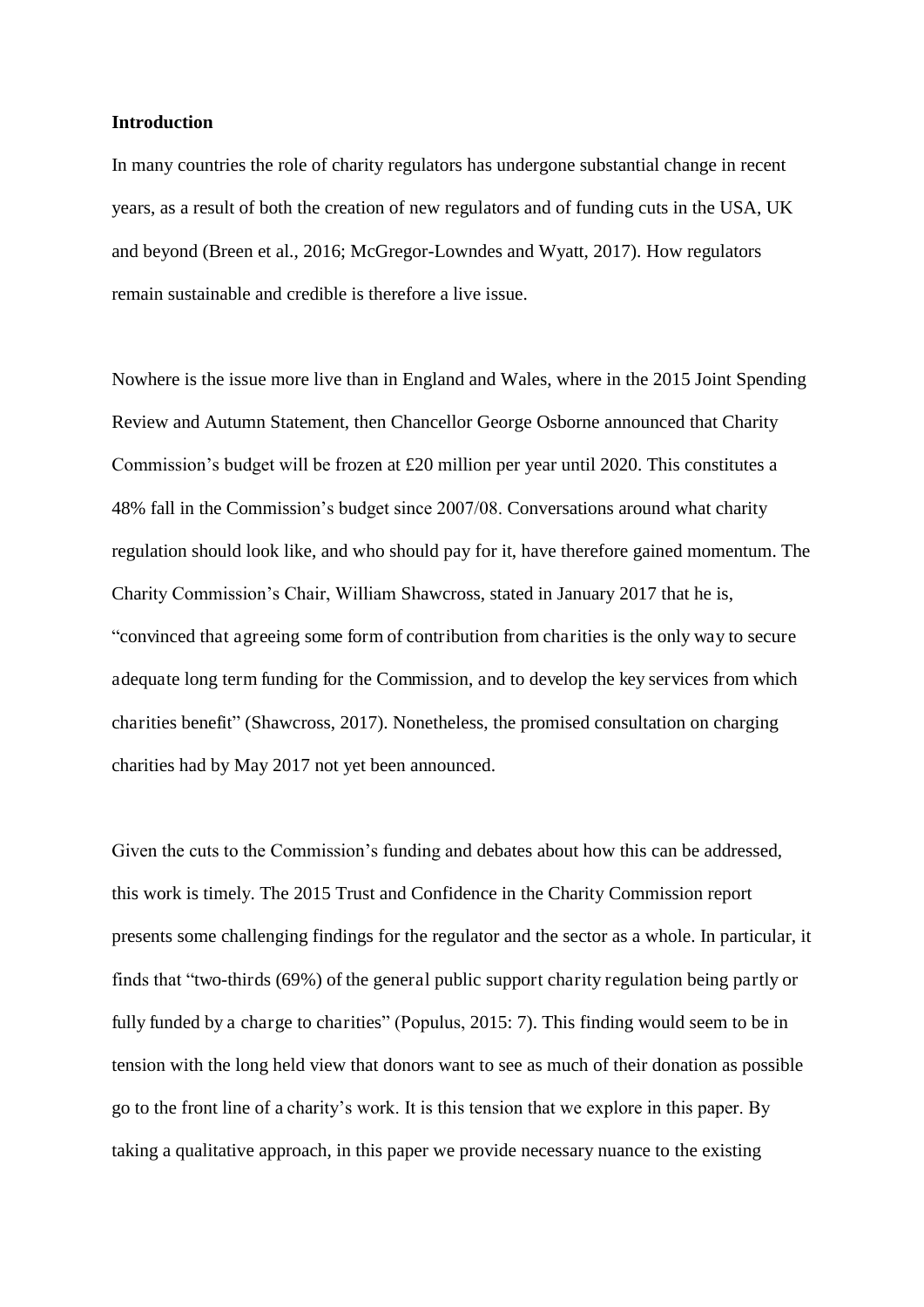research. Through focus groups comprised of individuals from a range of backgrounds this research explores the complexities of public opinion, particularly around what sort of regulation they want to see and whether any or all charities should have to pay for it.

The concept of charity has a long history in England, Wales and beyond. Charity regulation too has a long history in England and Wales: the basic principles of charity law and regulation date back to the 1601 Charitable Uses Act. Charities today receive their income from a range of sources – from donors, national and local government, fees paid by service users, grants from foundations and trusts, private sector organisations and from other sources. They provide a range of services for all groups of the population and the central role that charities have in all of our lives means it is important that they are operating effectively and that they are seen to be doing so. While we consider the English and Welsh context – considered by Phillips and Smith (2011: 13) to have "set the standard" in charity regulation – it is also relevant to other national contexts. The issue of whether charities should pay for their regulation is a live issue in many countries (see Cordery et al, 2017), while the nature of what regulation should look like has been considered in Canada and elsewhere (see Phillips, 2011). The very purpose of regulation is itself the subject of international debate. Irvin (2005) argues that in the United States – where charities contribute to the cost of the regulator – the primary purpose of regulation is to avoid fraud. This contrasts to England and Wales, where the regulator seeks to increase public trust and confidence in charities.

In this paper we contribute to key theoretical debates around regulation. We make an original contribution to debates on charity regulation by seeking to answer three interconnected questions: how is charity regulation is perceived by the public; what are donor perceptions of how (and how much) regulation is funded and; what impact changes in its funding might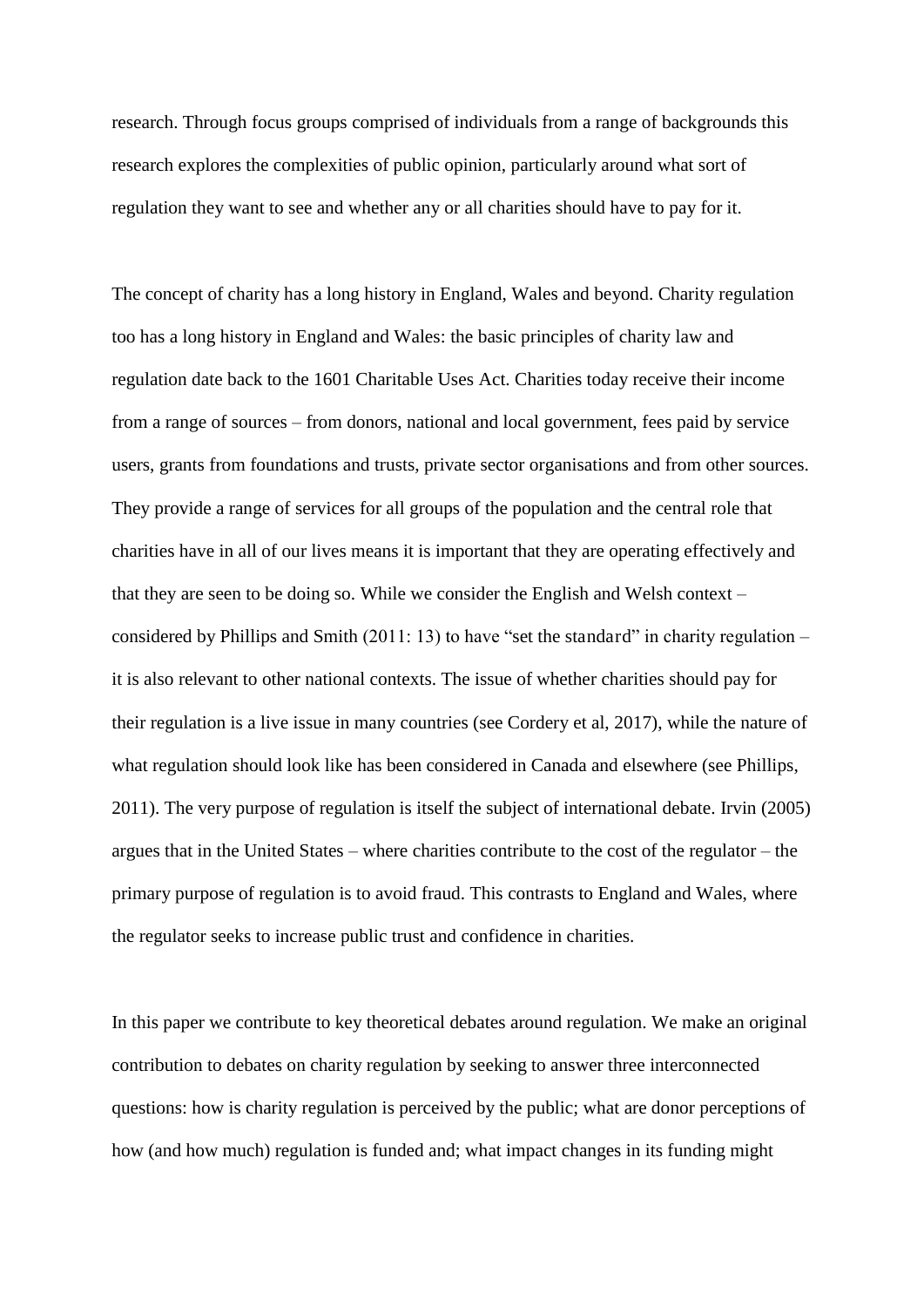have on stated donation intention? In approaching the analysis this way, we ask whether the public see charities funding their own regulation as being in the interests of charities and their beneficiaries.

This paper begins with a literature review which looks at the purpose of charity regulation and how it is conducted in England, Wales and elsewhere in the world, at why charities need to be demonstrably efficient and, how this might be expected to impact on donations. Next the methodology this work used is outlined, explaining how conducting qualitative focus groups with individuals from a range of backgrounds enables us to explore complex attitudes towards charities and how they are regulated. The findings are presented next. While existing knowledge of charity regulation is low, we found widespread support for charity regulation. Views were more mixed on how regulation should be funded, but the most common view was that charities should make some contribution but that this should be alongside, rather than instead of, government funding. Participants felt that if they could see that charities bought into regulation – both literally and symbolically – they would be inclined to donate more. The difference between stated and actual donor behavior however means we need to treat this with some caution. It concludes by outlining what these findings mean for the future of charity regulation in England, Wales and beyond.

#### **Existing Literature**

How and why are charities regulated?

The regulation of charities in England and Wales requires registered charities to provide the Charity Commission with (mostly financial) information about the running of the charity. This, in theory, makes them transparent and accountable and allows donors to make informed decisions about future donations (Cordery, 2013). Regulation (in principle) allows charities to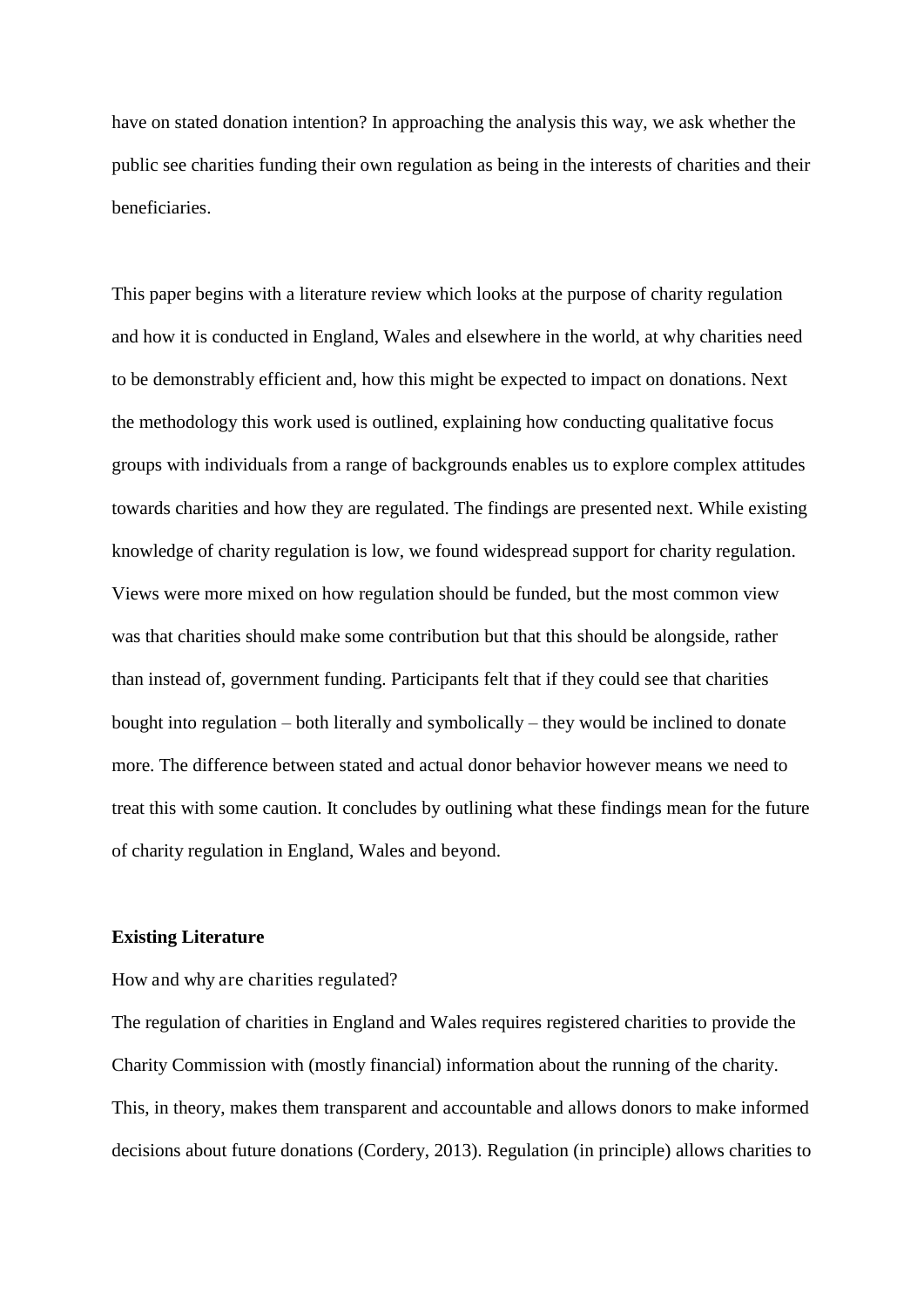demonstrate their efficiency and effectiveness and allows for the growth of confidence in organisations and trust in the sector as a whole, growth that will potentially leverage higher donations (Breen, 2009; Cordery et al, 2017). As applied to the charity sector, public interest theory suggests that an effective regulator helps to encourage charities to be more transparent (Cordery, 2013). This leads to resources – in the case of the nonprofit sector philanthropic donations – being distributed to those organisations which uses them in the most efficient and effective way to meet their stated goals (Gaffikin, 2005).

Across the world, how to ensure nonprofits act accountably has received significant attention (Bies, 2010). While the nature of charity regulation varies from country to country, the principle of regulation is relatively widespread. Table 1 shows the cost of regulation in Canada, Australia, New Zealand and, England and Wales, countries with broadly similar charity sectors to England and Wales. The current spend on charity regulation per charity in England and Wales is similar to New Zealand, lower than in Australia and significantly lower than in Canada (Cordery et al, 2017).

#### [Table 1 here]

The England and Wales Charities Act 2011 requires the Charity Commission to 'inspire public trust and confidence in charities', to 'enhance the accountability of charities to donors, beneficiaries and the general public' and to 'promote the effective use of charitable resources' (Morgan, 2011; Cordery, 2013). The independence of the Charity Commission – from both government and charities – is crucial to its ability to achieve this (Cordery, 2013). The Commission provides advice and support to registered charities (albeit not as much as they once did, due to declining finances), while registered charities must submit annual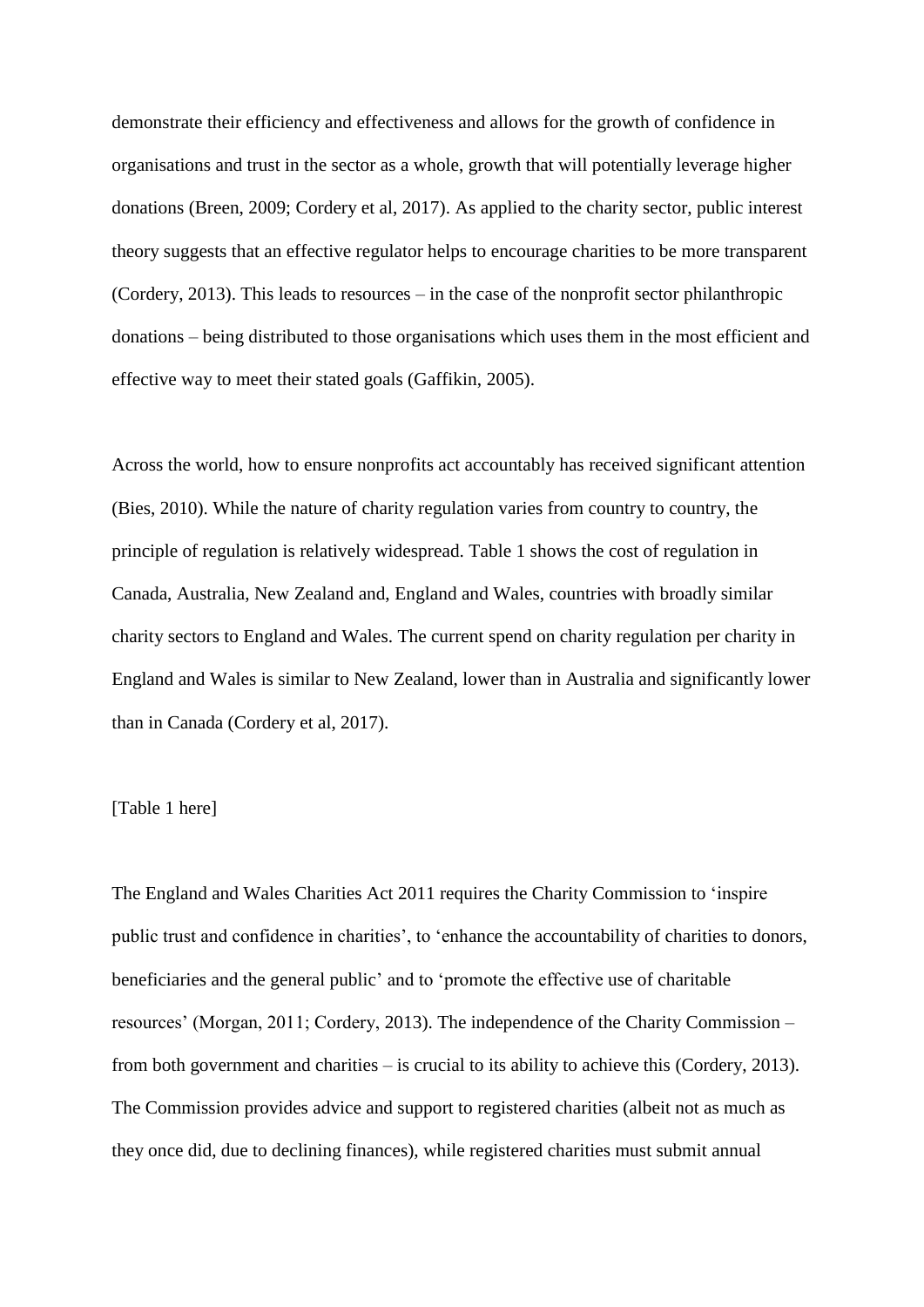financial returns to the Commission and conform to a range of other hard and soft law controls (Morris, 2011; Cordery, 2013), with charities reporting income of under £250,000 submitting simplified accounts. Since 2008, charities have been required to provide reports on the activities they have undertaken to accomplish its stated public benefit (Cordery, 2013; Morgan and Fletcher, 2013).

There is some evidence that over-regulation in England and Wales has in the past placed a particular strain on registered charities – research by Morgan (1999) analyzing the Charities Act 1993 found that the imposition of new requirements led to a number of charities' volunteer administrators and treasurers resigning. It is crucial, then, that the benefits that charities receive from being regulated outweigh the cost to them, just as it is crucial that the benefits that the government – which when all of the different national and local sources of government funding are considered constitutes by far the largest single funder of charities in England and Wales– receive from regulating charities outweigh the cost to them (Cordery, 2013; NCVO, 2017).

#### Is regulation important to donors?

When people donate to charity, they do so because they want the cause they are giving to – whatever it is – to benefit and to thrive (Duncan, 2004; Bekkers and Wiepking, 2011). To deliver these benefits donors want their financial gifts to be used effectively (Furneaux and Wymer, 2015). This means that when donors are deciding which charity to give to, one of the factors they consider is the perceived performance of the charitable organisations that they are considering donating to (Gaskin, 1999; Sargeant and Jay, 2010). Donors are more inclined, unsurprisingly, to give to charities who have a reputation for being efficient and well run (Bekkers, 2003; Meijer, 2009; Breeze, 2010; Beldad et al, 2014; Furneaux and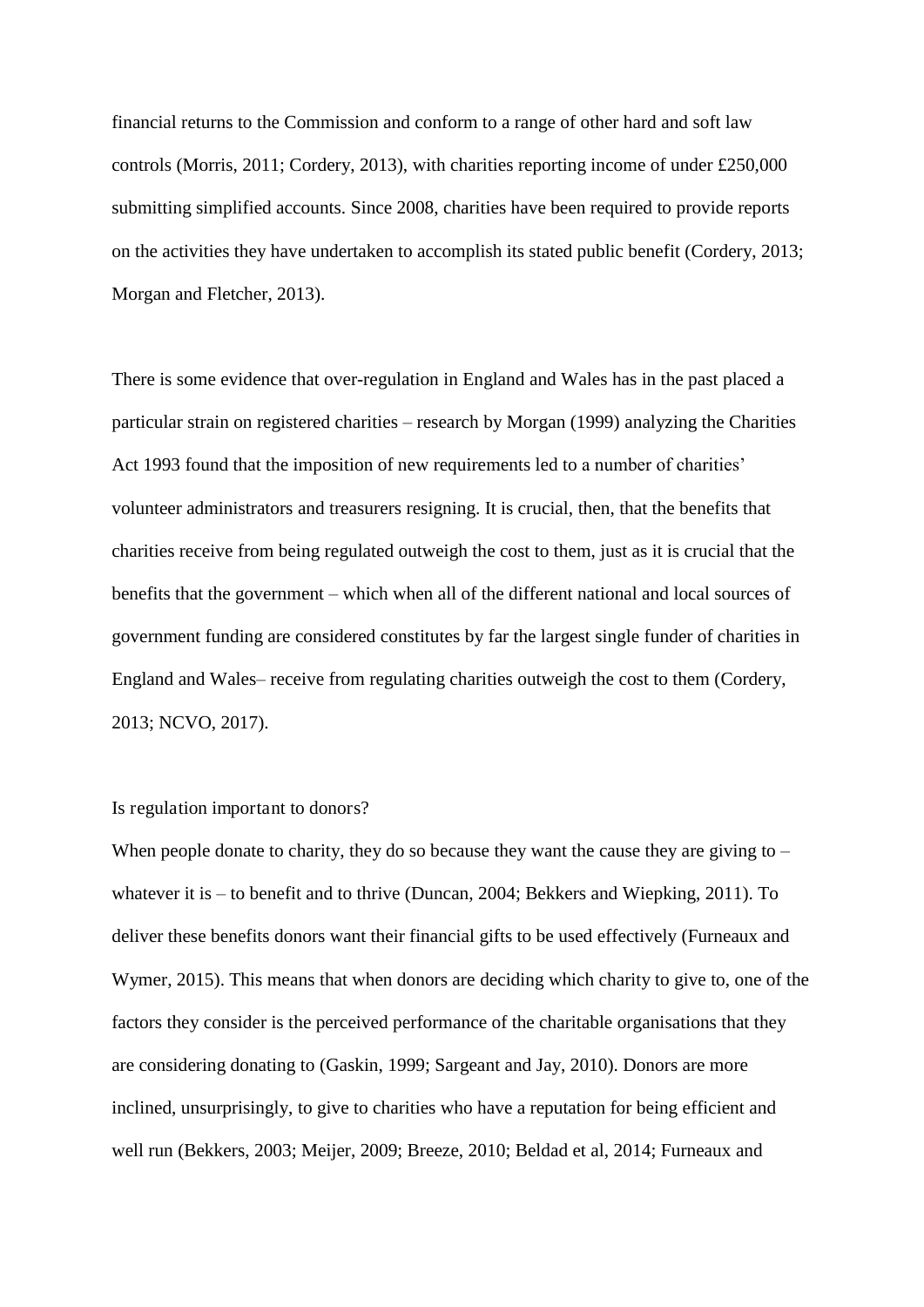Wymer, 2015). Efficient use of donated funds by charities is attractive to donors and may result in further, potentially larger, donations (Breeze, 2010). Research on English donors has found that decisions to give are often based on factors such as how well run the charity is, how efficiently it uses its resources, how much they pay their staff (particular senior staff and CEO) and what proportion of charity spending is on overheads (Breeze, 2010).

Perceived mismanagement by those running charities may impact negatively on donations, with Breeze (2010) finding that in interviews with donors, numerous unprompted mentions were made of fears that charities inefficiently spend resources. Furneaux and Wymer (2015) find that the public want charities to be transparent about how they spend their money. Donors may be less likely to give if they believe that an unacceptable proportion of their donations will be spent on administrative or fundraising costs (Hibbert and Horne, 1997; Sargeant and Jay, 2010). Research in Canada by Hall et al (2001) of nearly 15,000 Canadian adults found that 46% would give more donations if they were confident that the money would be used efficiently. Bowman (2006) states that numerous studies have sought to find a relationship between actual rates of giving and the overhead ratios of nonprofits and that the results are inconclusive. As a result, Bowman (2006) suggests that donors do care about overhead ratios and changes in them, but only as one of many factors they consider when making giving decisions and not one of the more significant ones.

McDougle and Lam (2014) state that we do not at present have a good understanding of what public attitudes are to the nonprofit sector, beyond broad measures of trust and/or confidence in charitable organisations. They cite Schlesinger et al (2004) who state that, "research on public attitudes to the nonprofit sector has been limited" (675). The best of that limited data in England and Wales is from polling organization Ipsos Mori who found that charities in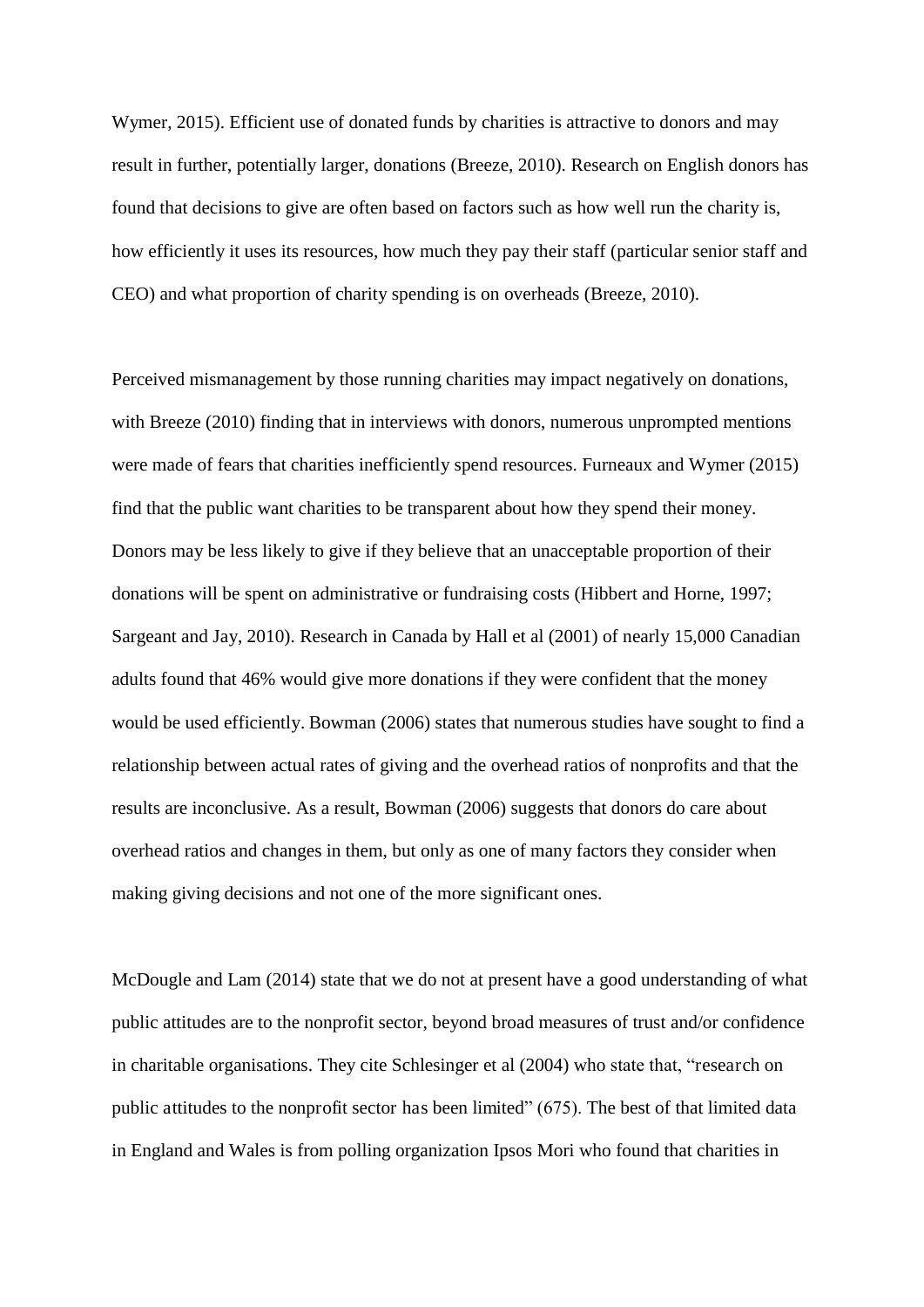England and Wales on the whole benefit from high levels of trust – more than any group of private organisations and lower only than doctors or the police (Ipsos Mori, 2015). Yet this trust cannot be taken for granted. Indeed, it is worrying that between 2014 and 2016 the overall level of trust and confidence in charities in England and Wales fell from 6.7 out of 10 to 5.7 out of ten (Populus, 2016). Over this period, 33% of respondents said their trust and confidence in charities had decreased (Populus, 2016). Seen alongside steep cuts in Charity Commission funding, this suggests a worrying trend.

Effective regulation can help to build both confidence in individual charities and trust in the charity sector as a whole. Some pieces of work have looked at trust and confidence and volunteering (Bekkers and Bowman, 2009; Bowman, 2004; Taniguchi, 2013) with varying results, but little has looked on the relationship between trust, confidence and charitable giving. The relationship is best summed up by O'Neill (2009) in stating that, "the relationship between trust and behavior is complex" (243). What work there is finds that regulation does have an impact, albeit not the clearly positive one that public interest theory suggests. Sloan (2009) finds in the USA that high accountability ratings for nonprofits lead to higher donor contributions, but that lower ratings do not lead to lower contributions. Hyndman and McDonnell (2009) find that regulation which results in increased information in the form of simplified accounts, annual reports and other easily accessible documents about charities being available may help to build donors' trust and confidence in charities. However, regulation may have unexpected consequences, with Desai and Yetman (2005) finding that the requirements for charities in the USA to return financial information results in charities paying their staff less in order to spend more on their beneficiaries. Paying staff less may result in less able/experienced staff being hired who will not run the organisation as effectively (Cordery, 2013).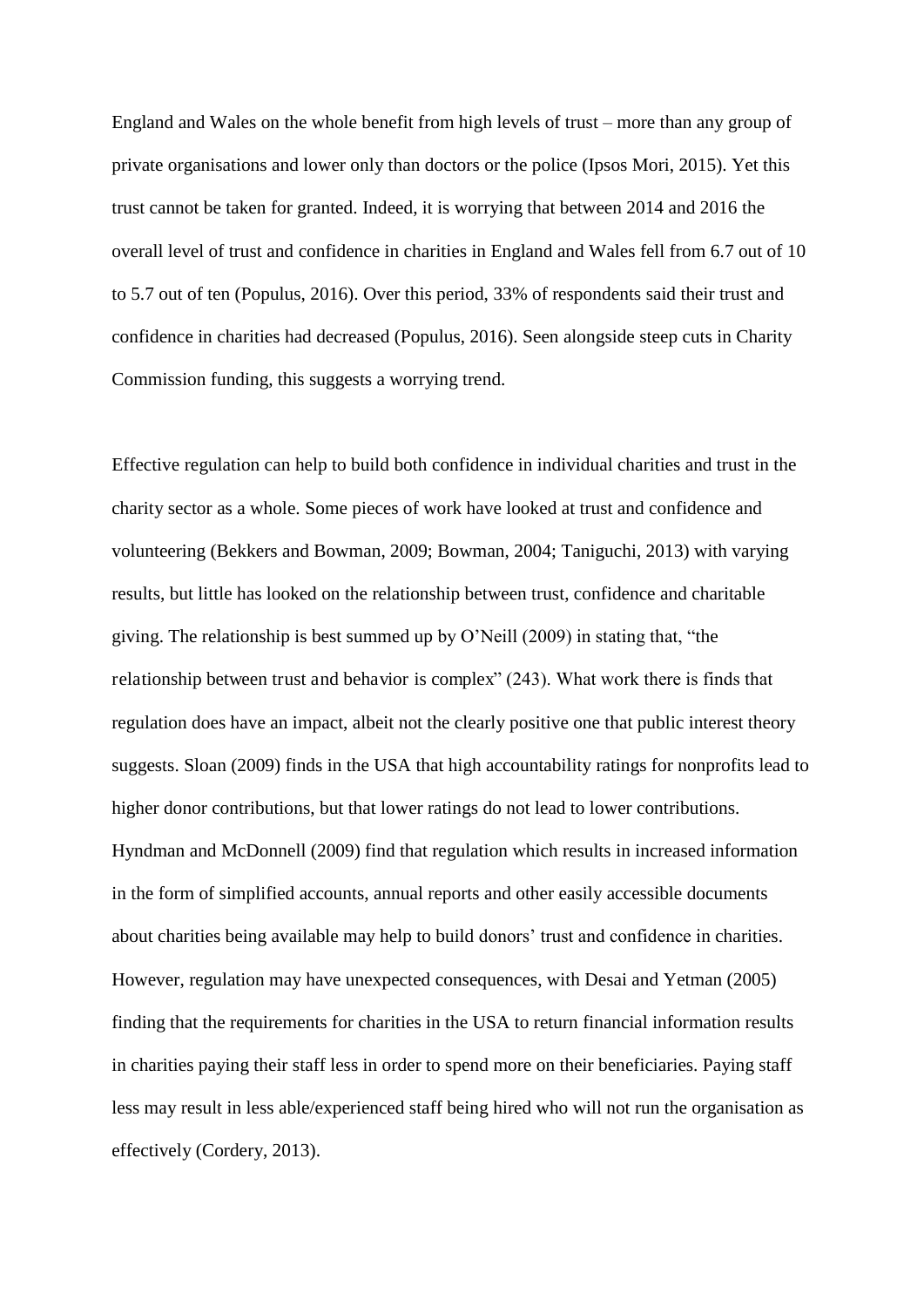From this review, we can see that while there is not wholly clear consensus on the consequences of regulation or of public perceptions of charity management, in England and Wales a recent steep reduction in funding for the regulator has been accompanied by a similarly steep reduction in public trust and confidence in charities. This research therefore contributes to ongoing national and international debates at a time when the Charity Commission is under significant pressure and trust and confidence in the charities it regulates is at an all time low. Charging registered charities for their regulation has been proposed by the Chair of the Commission as a means of addressing these issues – we explore whether nuanced public attitudes support this view. Little previous research has explored whether public attitudes to regulation and its outcomes affect their plans to donate – this research seeks to fill this gap. By identifying this gap and approaching the analysis in this way, we ask whether the public see charities funding their own regulation as being in the interests of charities and their beneficiaries.

#### **Methodology**

This research arose out of a recognition that large-scale quantitative studies can only tell us so much about public attitudes on an issue as complex as the regulation of charities. In order to address the lack of nuance in previous studies and to explore the intricacies of public attitudes to charity regulation and its funding, this research utilises a qualitative focus group method. In November 2015 we ran four focus groups in London which explored public awareness of existing charity regulation, attitudes towards what regulation should look like and perspectives on how charity regulation should be funded and how this would affect decisions to donate. We carried out focus groups because we wanted to understand the complexity of public attitudes and how these are negotiated between people from a range of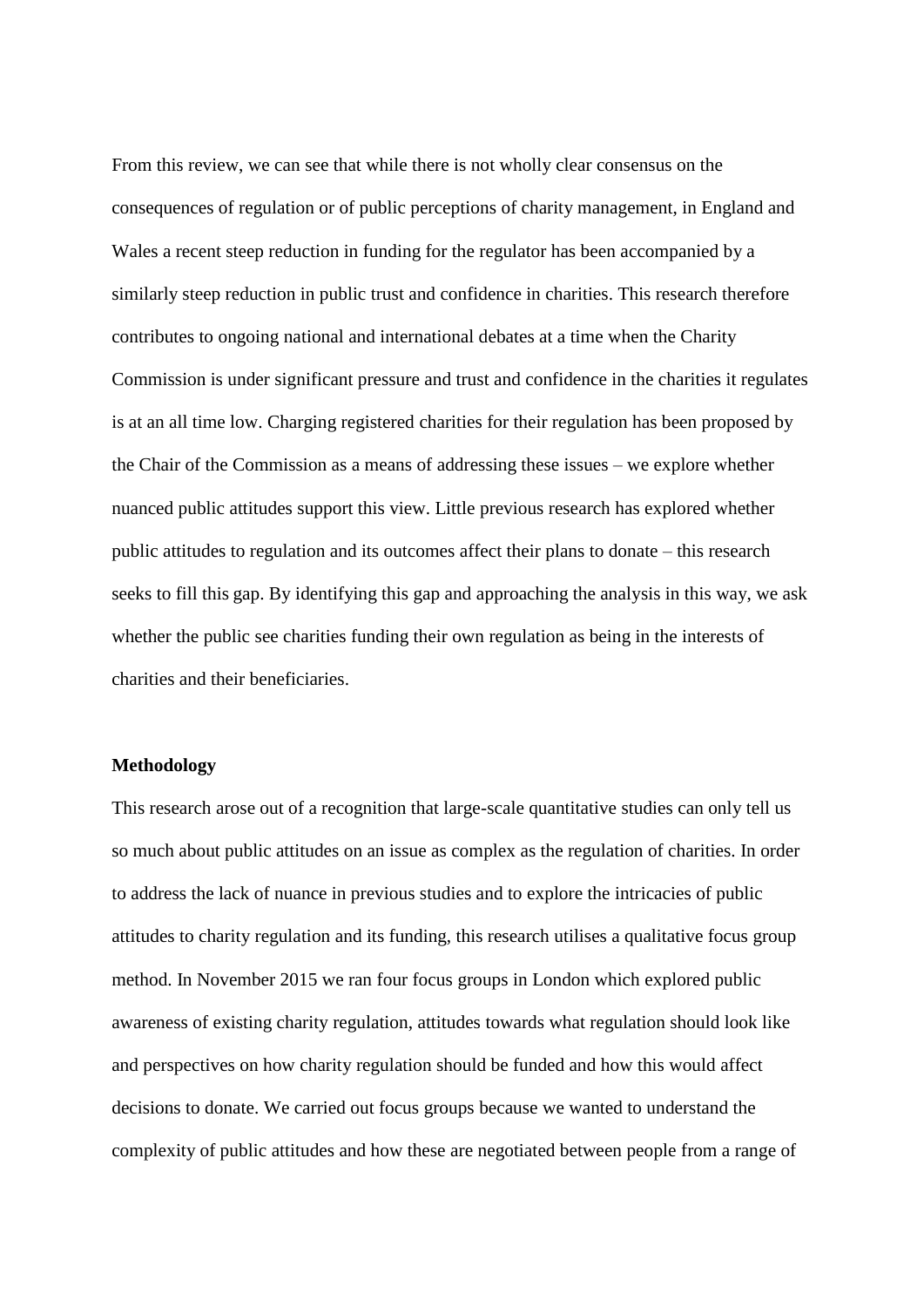backgrounds and with a range of attitudes towards charities as they discuss and learn from one another (Bryman, 2012).

Each focus group had 10 registered participants, of which:

- 5 were men and 5 were women
- 2 were aged 18-29, 2 aged 30-39, 2 aged 40-49, 2 aged 50-59 and 2 aged 60 plus
- 2 were socio-economic group A or B, 4 were group C1 and 4 were C2 or  $D^i$

Attendees were told in advance that they would receive an incentive of £40 to take part, to be paid in cash on the night of the focus group. We had 5 non-attendees over the four groups – an issue recognised by Bryman (2012) as "almost impossible to control for"  $(p351)$  – meaning that our final sample of 35 was as follows:

- 18 were men and 17 were women
- 8 were aged 18-29, 7 aged 30-39, 6 aged 40-49, 6 aged 50-59 and 8 aged 60 plus

8 were socio-economic group A or B, 16 were group C1 and 11 were C2 or D

Therefore, due to non-attendees we had an age profile slightly skewed towards older and younger participants and a socio-economic profile skewed towards higher and middle income people – all five non-attendees were from the lower socio-economic groups. As a piece of qualitative research, we do not make claims to generalizability and rather seeks to provide nuanced analysis based on a sample which broadly represents the population of England and Wales.

Consistent with data on England and Wales (Cabinet Office, 2015) a short pre-focus group survey found that all but a small number (3 out of 35) of focus group participants had donated to charity at some point in the last year. However it is important not to simply accept at face value what people say about the charitable giving – the only way to know this for sure is to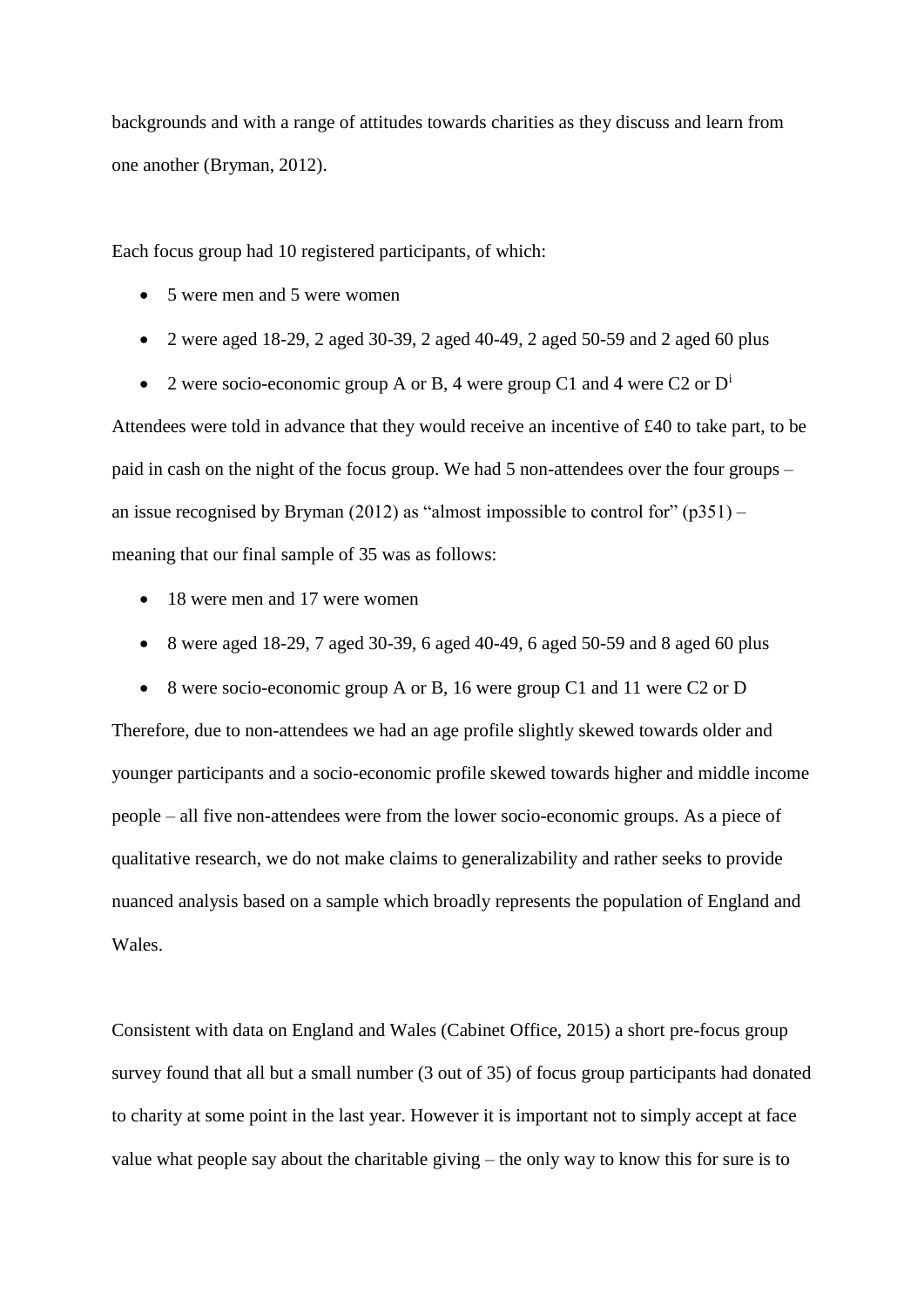measure what they actually do. We therefore makes no claims as to past or future donor behaviour, only to what participants have stated they do or plan to do. Further, we found no difference in attitudes between the 3 who had not donated in the last year and the 32 who had. While a relationship between engagement with charities and trust in them has previously been observed by ACNC (2013), we did not find evidence of it here.

Each focus group followed the same structure guided by a small number of key questions, with the direction of the discussion dictated by the attendees. As such each group was quite different. The structure that each group followed was:

- 1. What do you know about how charities are currently regulated?
- 2. Do you think that current levels of regulation are sufficient?
- 3. If more regulation is introduced, what do you think this should look like?
- 4. Who should pay for the regulation of charities?
- 5. Would changes to the way that charity regulation is paid for affect your own charitable giving?

The focus groups were led by two experienced researchers who allowed discussion to develop and flow and only asked follow-up questions when conversation fell dry or when a particularly salient point risked being bypassed (Bryman, 2012).

Each focus group was recorded and the audio was transcribed by a professional transcriber, assisted by the researcher to ensure accuracy. The approach to coding the transcripts was broadly inductive – rather than start with areas which data could be coded to, instead a first review of the data lead to topics being identified for coding. A second review then checked that the data had been accurately coded to these topic areas. The analysis was thematic,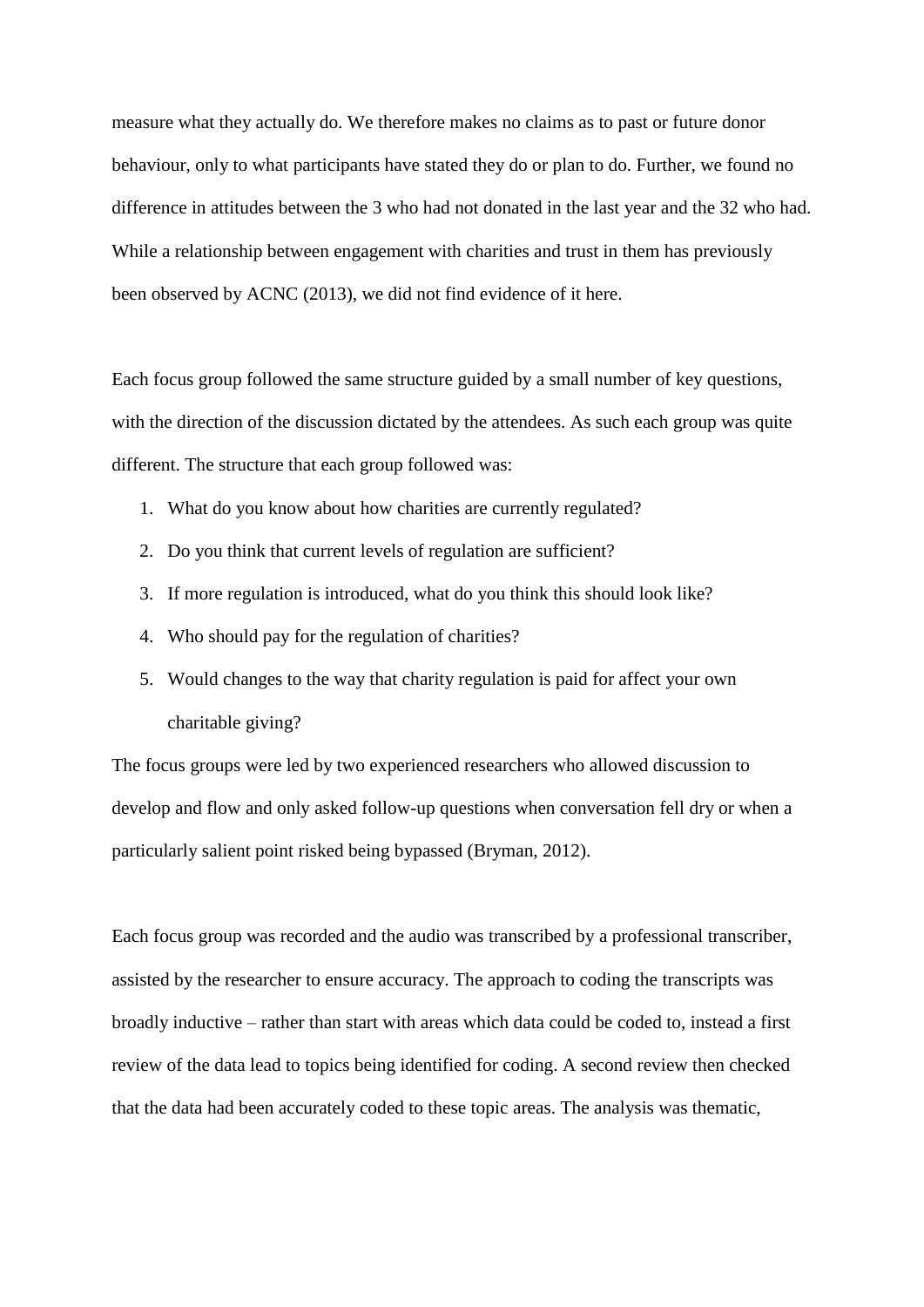seeking to understand public attitudes to charity regulation and its funding by coding and looking at the key themes that emerged (Braun and Clarke, 2006).

#### **Findings and Analysis**

In this paper we explore public attitudes to charity regulation: how is charity regulation is perceived by the public; what are donor perceptions of how (and how much) regulation is funded and; what impact changes in its funding might have on stated donation intention? This analysis considers these three questions in turn. In approaching the analysis this way, we ask whether the public see charities funding their own regulation as being in the interests of charities and their beneficiaries.

Is regulation a good thing?

As the recent decline in public trust and confidence in charities in England and Wales shows (Ipsos Mori, 2014), it cannot be taken for granted and work must be done to maintain and grow trust and confidence (Beldad et al, 2014). This discussion between Paldeep (female, 40s) and Greg (male, 30s) illustrates this general high level of trust in charities, Paldeep: When you say charity I think most people automatically would associate that with trust anyway and those words are kind of big in our minds so I think we would kind of have a level of trust.

Greg: *I think most charities are sort of trusted anyway, aren't they.* Paldeep: Yeah.

Elsewhere, Hugh (male, 40s) spoke of his trust in the "integrity" of charities while Thomas (male, 60s) explained how the public associate charities with "good morals and principles" and expect them to "do the right thing". There was consensus that charities as a whole are trustworthy.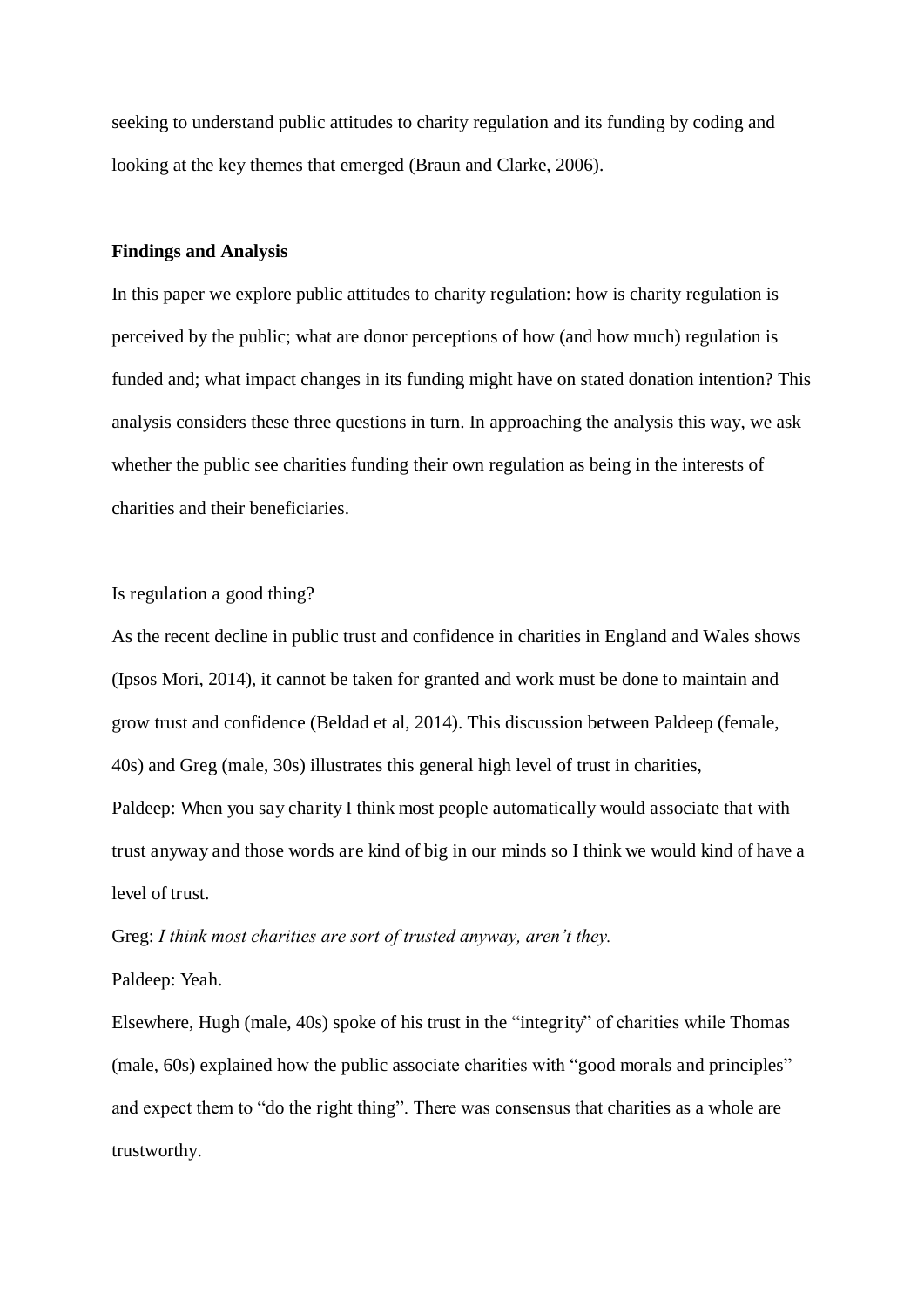These high expectations mean that participants felt particularly let down when they perceived that charities were slipping below the high standards that were expected of them. There were two main areas in which participants felt that charities were not trusted or where trust was weak: fundraising and; efficiency and core costs. Both of these are identified by Bekkers and Wiepking (2011) as key factors in perceptions of charity efficiency. However, while more regulation in these two areas was deemed desirable, there was also discussion as to whether it was possible to regulate these activities.

In each of the four focus groups, there was an unprompted debate around the ethics of fundraising<sup>ii</sup>. Fundraising was seen to be particularly important because it is the way in which charities most often interact with the public. As Jai (male, 30s) explained, they are "probably *most people's direct experience of charities*" and as such if fundraising is conducted in ways which anger or upset the public then that risks giving "a bad impression of charities". However, there was recognition that fundraising is necessary to pay for the work that charities do and that without it they would not be able to achieve their charitable aims. This tension, between a reasonable concern that fundraising practices risk harming trust and confidence in charities and the need for charities to fundraise their income was summed up by George (male, 50s),

"*But they're trying to make themselves visible so how else would t*hey make themselves visible to the good work that they do?"

While the nature and funding of fundraising regulation is not what is being discussed in this paper, it is clear that it has a real impact on public perceptions of charities, as Hibbert and Horne (1997) and Sargeant and Jay (2010) have previously noted.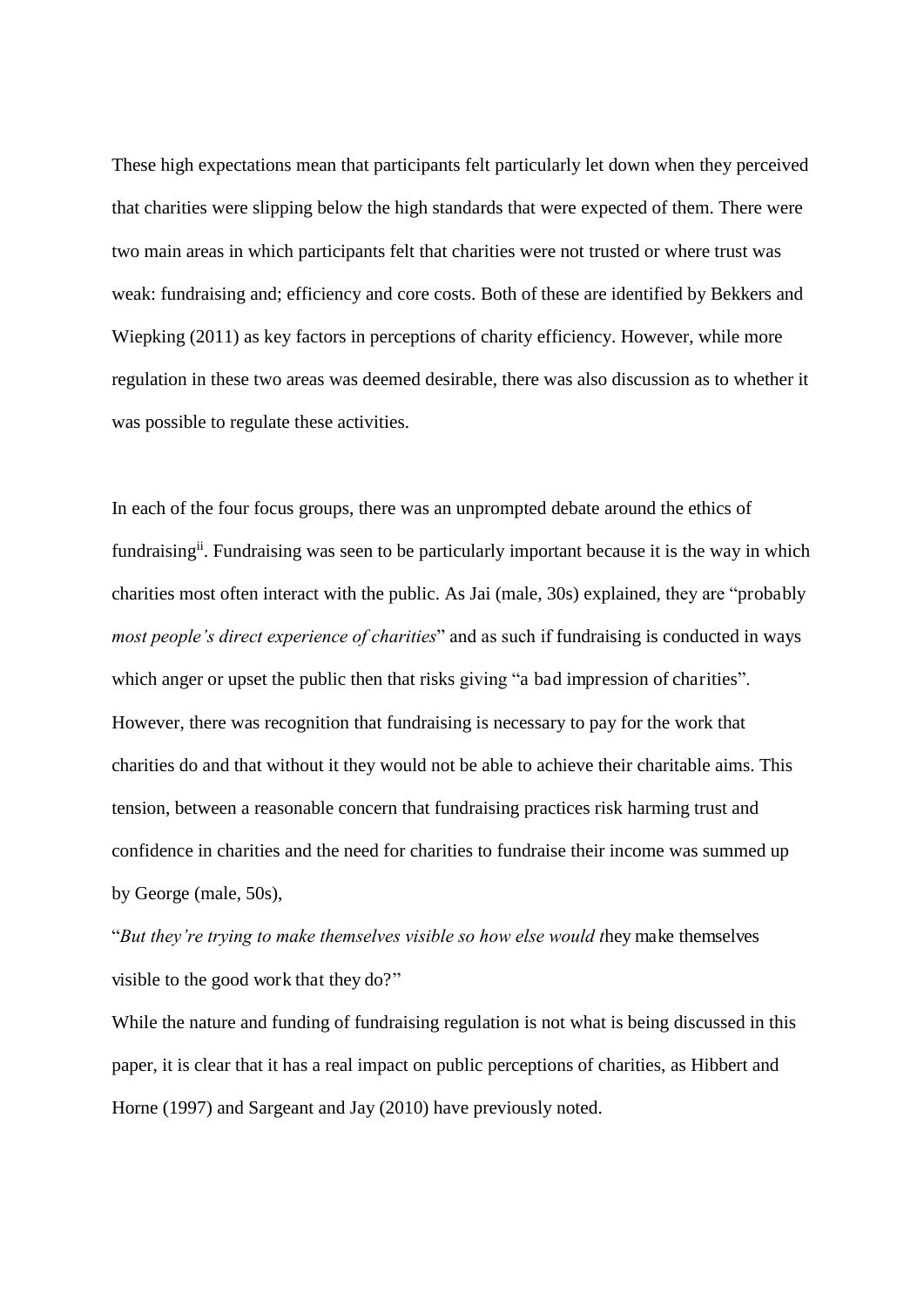We know that donors want charities to be efficient (Breeze, 2010; Sargeant and Jay, 2010; Furneaux and Wymer, 2015), and that when they perceive that they are, they may be more likely to donate. There was debate however in the focus groups over whether measuring efficiency was the role of the regulator and, even if it is, whether this would be possible in any meaningful way. This is illustrated by Thomas (male, 60s), who explained how he felt that transparency and efficiency were something that charities need to be seen to have. He stated that this is something he would like to see the regulator involved in, arguing that it is, "quite important, especially for big charities". However, reflecting on this, he stated that he did not "know how they could do it really".

While people want charities to be transparent in how they operate and see regulation as a means of ensuring this (Furneaux and Wymer, 2015), they are pragmatic and realistic about what regulation can achieve. However, participants were not particularly clear what current regulation looks like. As Keith (male, 30s) stated, "*I just assume it's regulated like all other things but I've never looked into it*". Knowledge of the role of the Charity Commission was not widespread, but in the two focus groups where it was brought up by one respondent, others then discussed having heard of it. Even when it was discussed, there was little knowledge of what the Commission does, as this quote from Jai (male, 30s) explains, "*The Charity Commission sort of regulates the charities but I'm not too sure they look at*  things like the finances, whether they make companies [sic] submit an annual financial return."

There was more awareness of the registered charity numbers which demonstrate that charities have been registered with the Charity Commission. Given the requirement of registered charities in England and Wales to put this number on their websites and on any fundraising or publicity materials they produce it should not be surprising that this is the piece of charity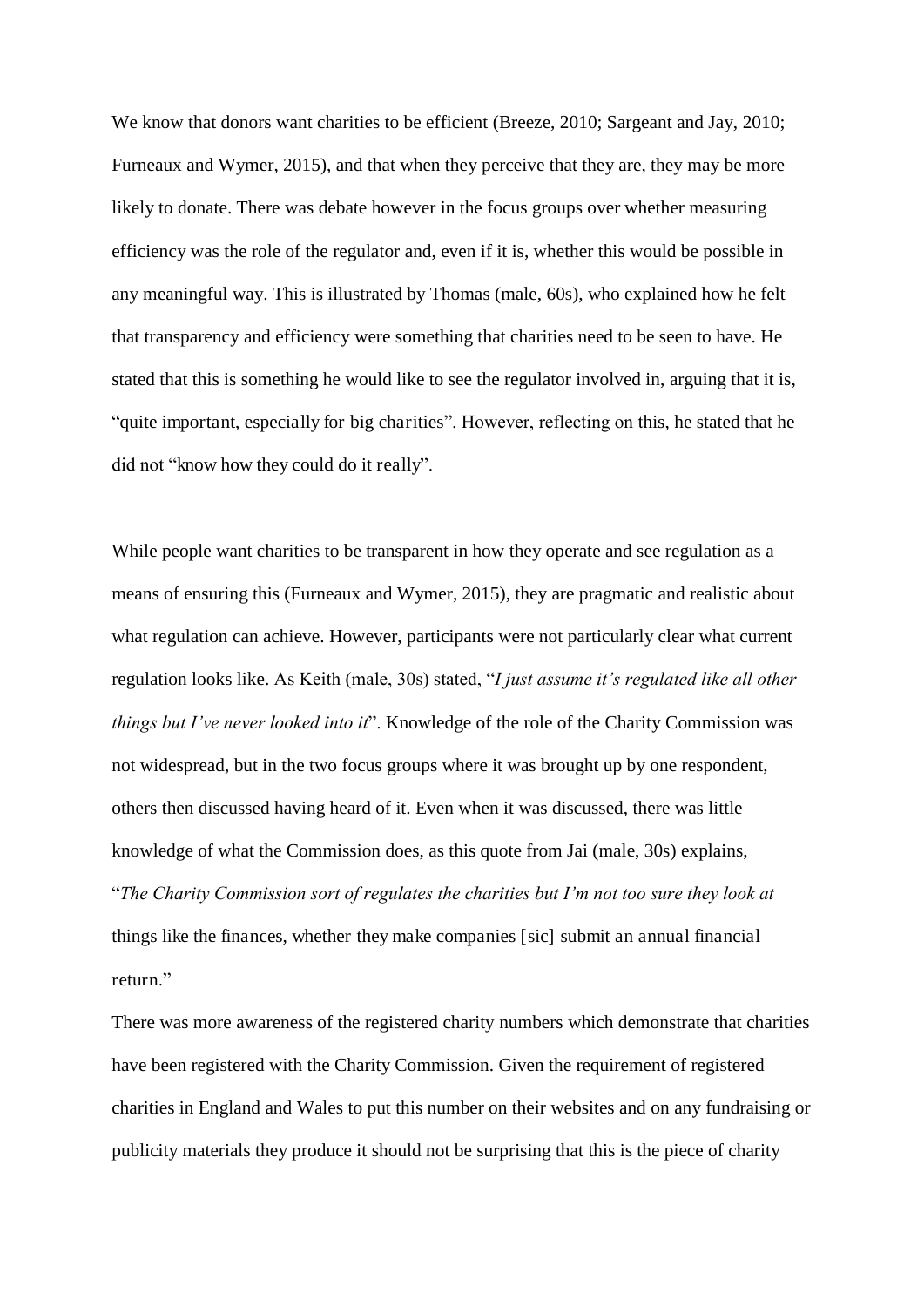regulation which is most visible to the general public. This awareness was only of the existence of numbers and that they signified registration, however, and not of what being registered entailed.

While there was little awareness of what being a registered charity entails, there was an assumption that being registered means that a charity has had to satisfy and will have to continue to satisfy some kind of criteria, as Martin (male, 30s) explains,

"I assume by getting a number you will have gone through quite vigorous testing or you have to overcome certain thresholds to be eligible for that status. I assume that that is regulation, *isn't it? I don't know.*"

This suggests that we need to be clear when discussing public attitudes to charity regulation, what it looks like and how it is funded that people do not on the whole know a great deal about how charities are regulated.

However, while they knew little about charity regulation, we found widespread support among participants for a charity regulator which ensures that charities are doing what they say they are doing and that they are doing it in a transparent and accountable way. Having a regulator working in such a way helps to build trust and confidence. Stuart (male, 40s) felt that if charities are not regulated then, "people who might otherwise put money in your bucket might be more hesitant to do so", while Melissa (female, 20s), saw the role of regulation as being to ensure that charities are,

"…*doing what they're meant to be doing so if somebody's donating to some cause I* think the *regulator should make sure that the charity's actually doing that and using* the money in the way it said it would use it."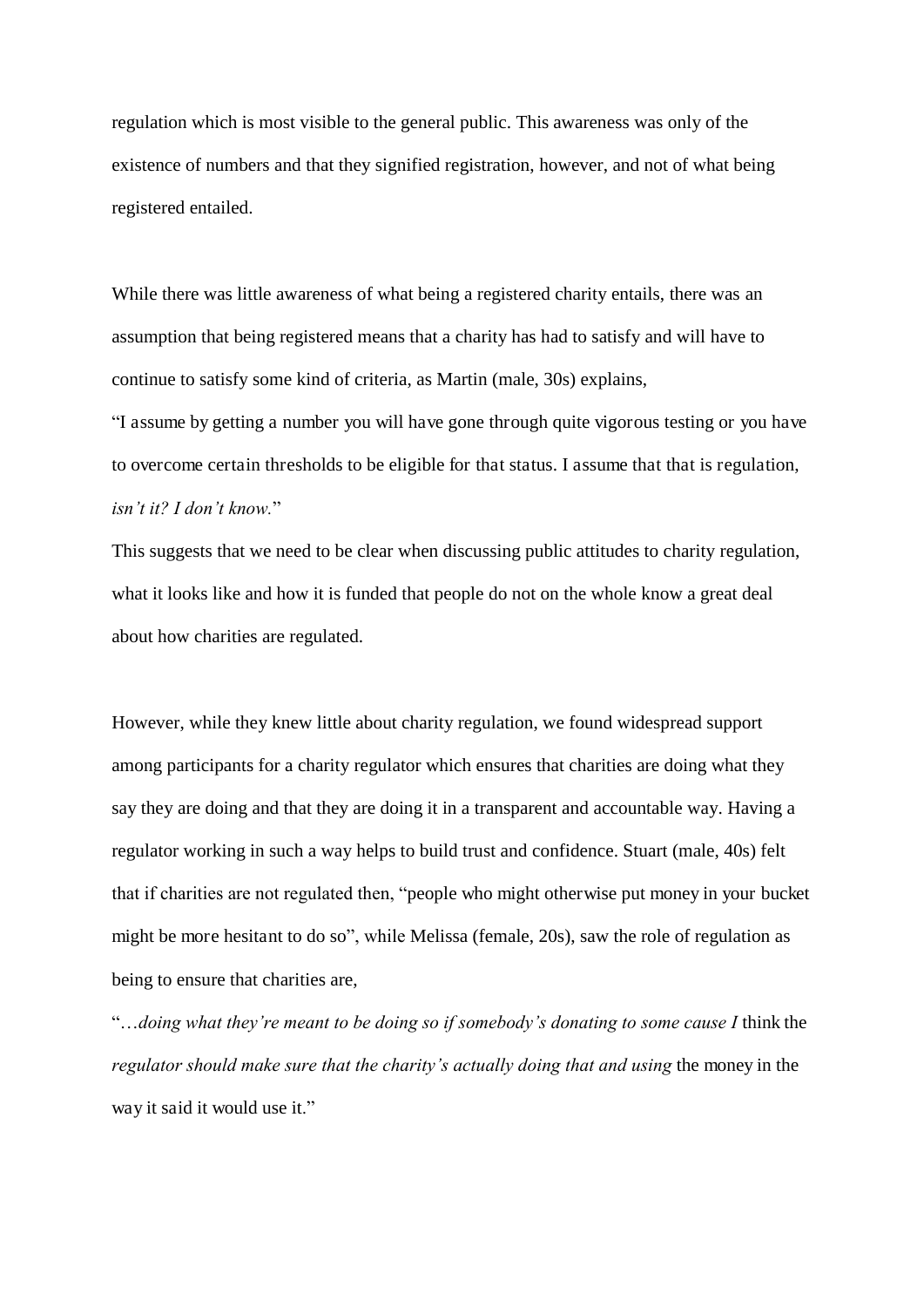While we found widespread public support for charity regulation, there was also an argument that regulation should not go too far. Participants particularly wanted to see larger charities being regulated. Smaller charities working at the local level were seen as needing to be protected from overly onerous regulation which would prevent them from operating. Jai (male, 30s) was one of those who went one step further, arguing that "the little ones may not even need regulating" and that they should be left to "get on with it". Shaun (male, 30s) summed up the views of a number of participants on this subject when he said that smaller charities, often without any paid staff, "already have enough to deal with".

As well as regulating the activities of charities and ensuring that they adhere to rules which ensure their transparency and trustworthiness, there was a feeling that part of the regulator's role should be to educate and advise charities on best practice. The preferred model of regulator that emerged is one that is clear and transparent but which is not burdensome and which provides guidance to support charities and help them comply with clear regulations which help to build public confidence. Therefore while participants did not know a great deal about current charity regulation, they saw it as being important in supporting charities and those who support and benefit from them.

#### Who should fund the regulator?

Opinion is divided on who should pay for the regulation of charities. Currently the Charity Commission in England and Wales is wholly government funded, but in the focus groups there was no clear consensus on who should pay. The most widely held position was that a mix of government funding and charity contributions should make up the budget of the regulator, however participants also argued for an entirely government-funded regulator and an entirely charity-funded one. Those who felt that both the government and charities should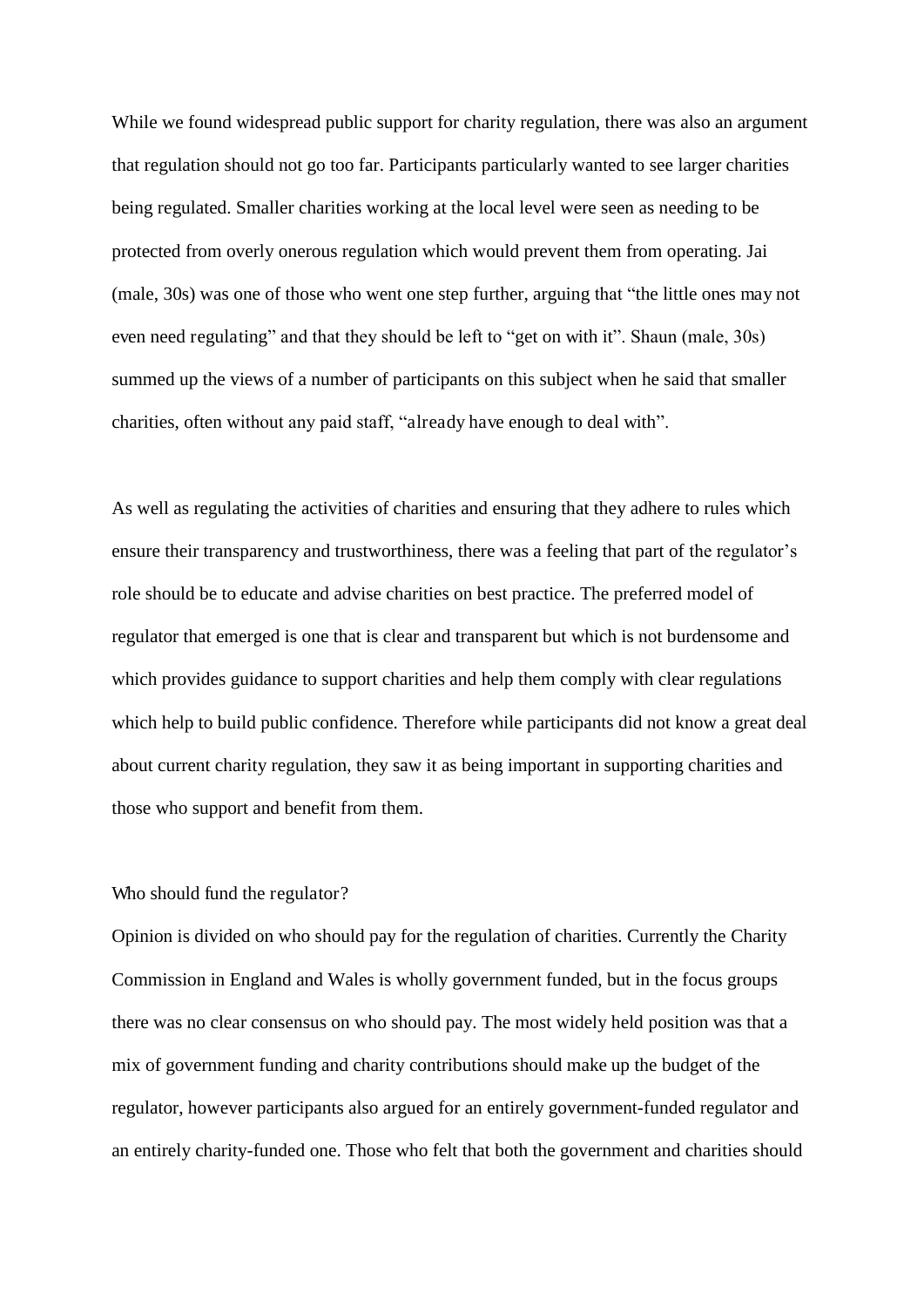contribute discussed how even a nominal fee from each currently registered charity would make a significant contribution to the charity regulator's budget.

While the charges made on charities could be small, it was felt by those who favoured charities contributing that this could be a means of growing trust and confidence in charities. Martin (male, 30s) and Janet (female, 60s) discussed how this might work, Martin: *I don't think it's criminal to ask them to pay for their own regulation. At the* end of *the day it's only serving their own industry... making it more what was the word? Believable.* Not believable.

#### Janet: Confidence.

Martin: Confidence, yeah. It builds confidence.

These benefits will only come, though, if the public are aware that charities contribute to paying for their own regulation and that charities buy into the idea and spirit of regulation. Not everyone though was happy that charities should have to contribute to funding their own regulation, arguing that it is the government's responsibility to pay. It was felt that continued government funding of the Charity Commission would show that the government is, in Craig's (male, 60s) words, "taking regulation seriously and funding it".

While there was limited support in each focus group for the idea of a wholly governmentfunded charity regulator (i.e. the status quo), there was very little support for a wholly charity-funded regulator. Most of those who felt it makes sense for charities to contribute to their own regulation felt strongly that the government should also contribute – by both doing so they each signal their commitment to regulation and best practice. Given the clearly expressed view that participants want charities to be regulated, and want the process and outcomes of this regulation to be transparent and publically available, there were fears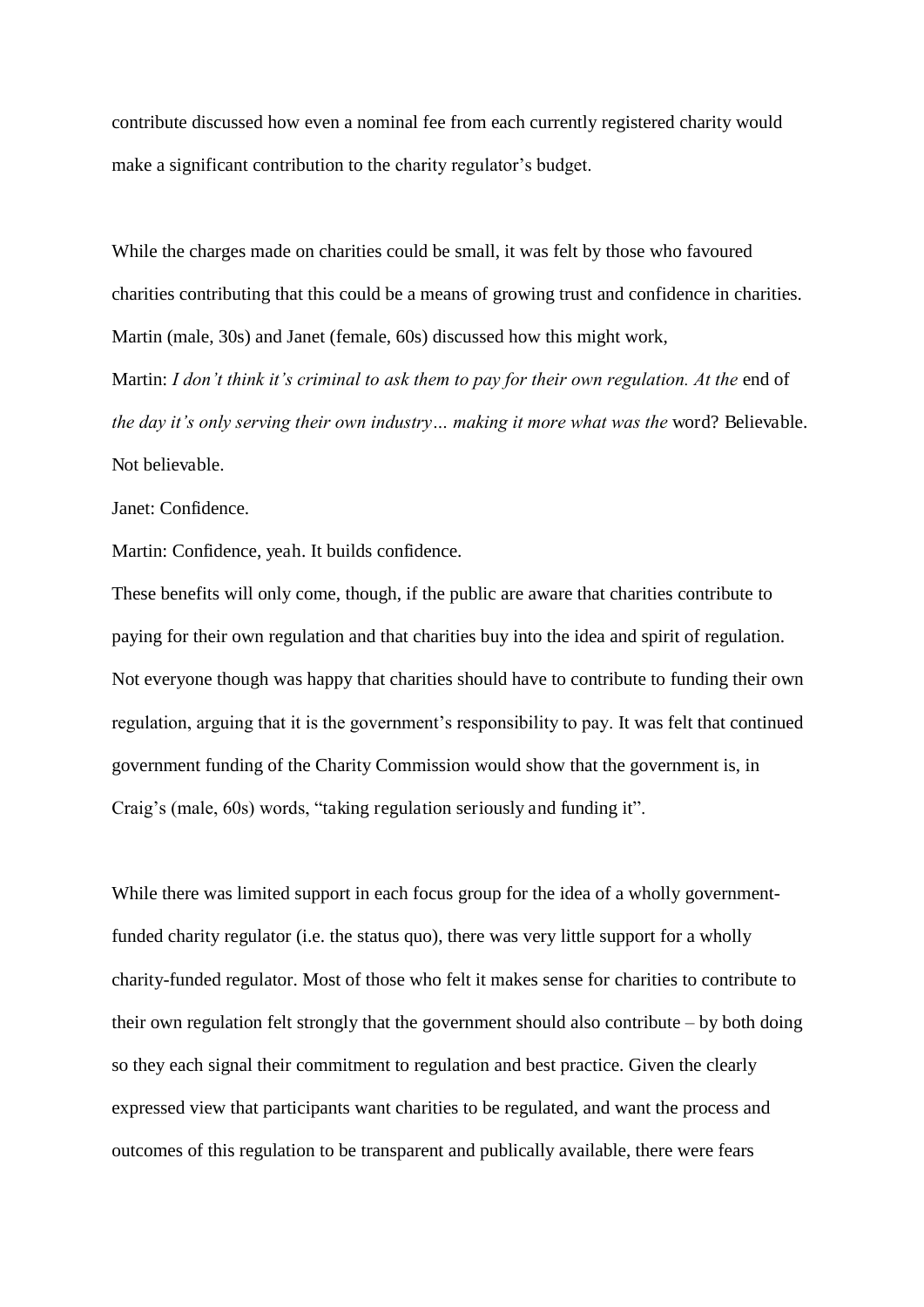expressed that if charity regulation were to be wholly funded by charities then the regulator may lose its independence and therefore its trust. To some extent this is a contradictory view – part of the argument for charities contributing to the funding of their regulation is that it will mean they are seen to be buying into the principle and process of regulation. Despite this apparent contradiction, it was clear that while the buy-in of charities – both literal and symbolic – in their regulation was seen as a good thing, participants also wanted to see continued government support in the shape of funding and oversight. This would ensure that the regulator is perceived as being independent of charities and avoid the perception that, as Hugh (male, 40s) puts it, "the charities will be licking their own lollipops". As Hugh went on to explain,

"You want them to have some kind of oversight from somebody who is independent from the charities."

It did not seem that there was a belief that a wholly charity-funded regulator would generate the confidence in the regulatory system that participants want to see.

There was a widespread view that smaller charities should contribute less to the funding of the regulator than larger charities. Participants were clear that any charity contribution to the regulator should take the form of a graded level of contribution depending on charity size, rather than a flat fee. As O'Neill (2009) argues, when discussing trust and confidence in nonprofits we must differentiate between different types of nonprofits as people may trust certain types but be skeptical of others. The distinction between small charities and the larger 'big brand' charities was made in a number of ways by different groups, and emerges as a clear message in relation to who should fund regulation. As Isobella (female, 20s) argued, "I think as well depending on the size of the charities, the smaller charities, realistically I think they should have to pay less than those with a large budget who can afford to pay that."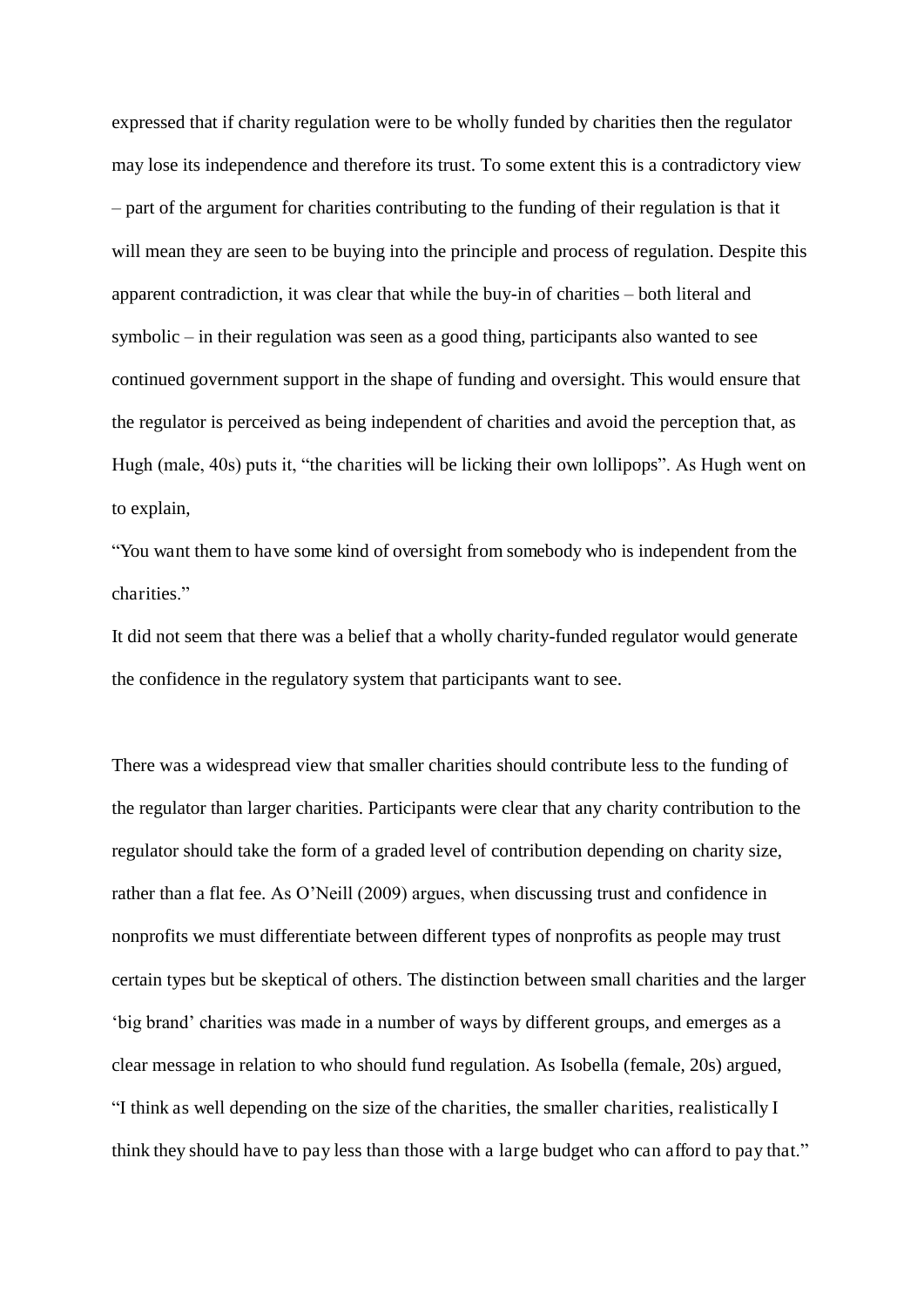This could be achieved by using a tiered or graded system, as Hugh (male, 40s) outlined, "It should be a percentage of income so that each charity is paying the same percent, not the *same amount. So if you've got a multi*-*million pound charity it's going to be* paying a lot more than a little charity with just two people in the office."

While the percentage method would potentially be prohibitively expensive to administer, a graded system would seem to have support. In particular, the idea of a charity income bracket in which no contribution is required and then of bands of income with increasing contribution amounts was proposed by a number of focus group participants and widely supported.

#### Would a change in funding lead to a change in donations?

Participants did not feel that charities having to contribute to their own regulation would negatively affect charitable giving. They can even envisage it leading them to donate more. A key reason people give to charity is because they want to make a difference to a cause they are passionate about. We know from previous research that because of this they care about how charities spend their money and how effective their work is (Bekkers and Wiepking, 2011; Breeze, 2010). Given that registered charities contributing to their own regulation would divert some funds away from the work they do, it is interesting that participants were nonetheless clear that knowing the charities contributed financially to and, crucially, symbolically bought into regulation is unlikely to change how much people give in any significant way, as the following conversation indicates,

Researcher: If you found out that charity regulation was paid for by just charities or a mixture of charities and government, would that change the amount that you would give? Martin: No.

Greg: No.

Helen: *It won't change for me.*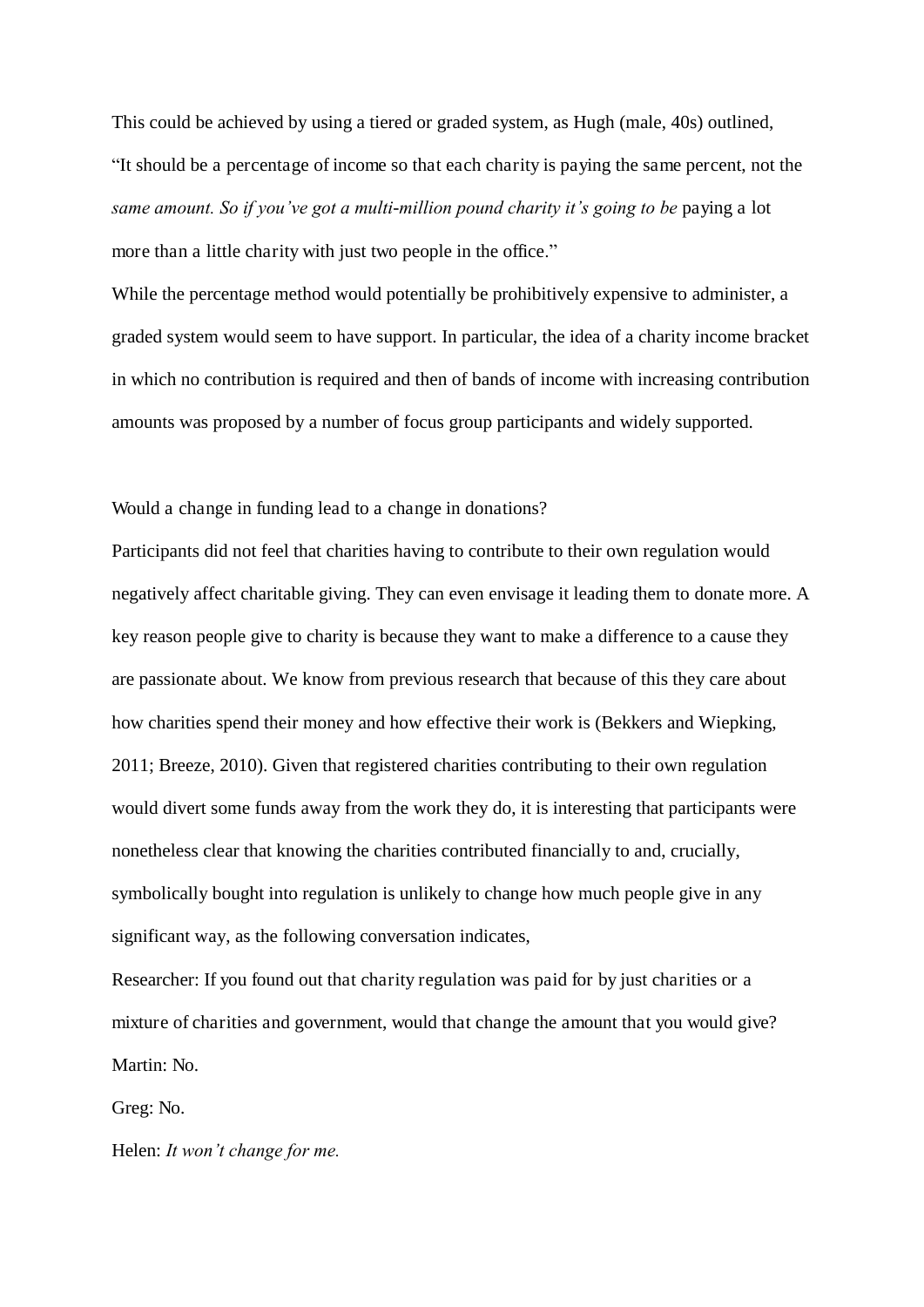Janet: *I don't think anyone knows how it's funded now so I don't think it would make* much of a difference.

Sarah: *I think when it comes to deciding which charities to give to, it wouldn't make any* difference because the proportion of money that was going, that was leaving the charity to go to the Commission was the same.

It is necessary to remember though that what people say and what they do are not always one and the same, and that therefore this stated expectation that their giving would not change or would increase may not translate into an actual increase. However, these findings nonetheless show that participants did not on the whole disagree with the principle of charities making a contribution to the cost of their regulation.

It should be noted that while this attitude was common among participants, there were a few who disagreed and did not want their donations to go towards funding the This is particularly the case among those who felt that it should be the government's responsibility to fund the regulator, as this exchange between Paldeep (female, 40s) and Martin (male, 30s) illustrates, Paldeep: When you give money, if the charity was going to do 50% and government did 50%, *the charity regulator's going to get their* money from government bodies anyway or from the *public so then it's like you're donating to the regulator. To me it just doesn't make sense.* Martin: *Yeah, but why wouldn't you contribute to regulating your whole industry?* Paldeep: But then for the charity *to give to put money towards regulations then that's* money *that they could use to actually do the work that they said they're going to do.* It was perhaps striking that this attitude – that donors did not want any of their donation

going to fund the regulator and that if it did they might be less inclined to give – was rare.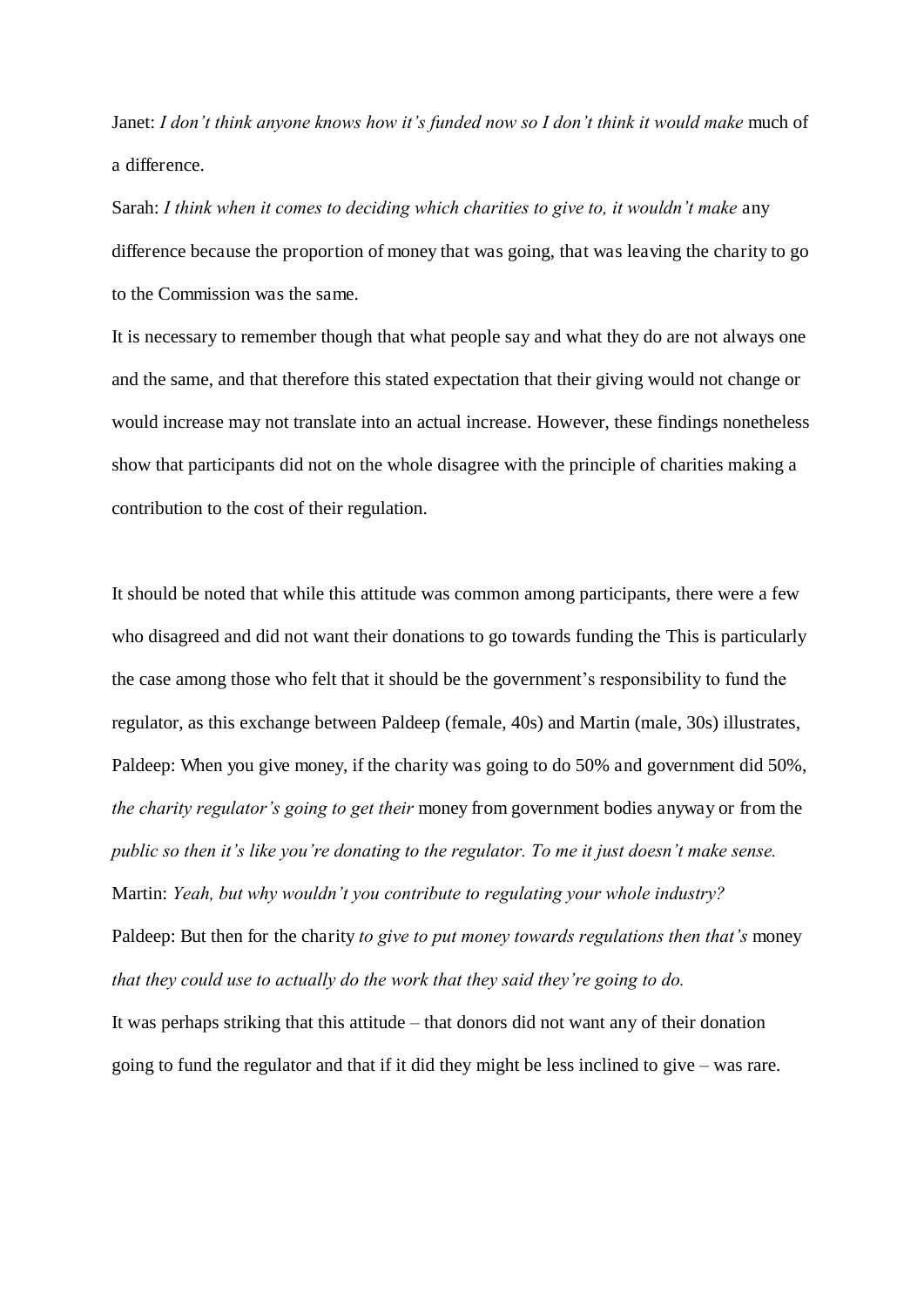#### **Conclusion**

In this paper we have presented and discussed attitudes to charity regulation, making an original contribution to debates around what regulation should entail, how it should be funded and how this might change donation habits. Drawing on data from four focus groups, it finds that public attitudes in this area are complex. Charities hold a special place in civic life and are valued and trusted to be a place of strong values. It is important that this trust is respected and that charities are seen as being effective, efficient and transparent (Bekkers and Bowman, 2009). It is this that makes the role of the charity regulator so important (Cordery, 2013). While the day-to-day workings of the Charity Commission are unknown to most, the presence of effective charity regulation is seen as important – the public do see charity regulation is a good and necessary thing.

Given this important role that the public see the charity regulator as playing, the way in which it is funded is a significant consideration. Its significance is two-fold – practical and symbolic. In practical terms, who funds the body which regulates charities and how much they pay directly translates into its budget and therefore what it is able to achieve. If a charge were to be levied on charities – and this research finds by no means unanimous support for this– it should be in addition to government funding for the regulator rather than as a replacement to it. Public support for robust and visible regulation clearly reflects this. This way, the regulator can increase the effectiveness of its regulatory activities and, hopefully as a result, public confidence in charities. This research suggest that there would also be a symbolic impact of charities making a contribution to the funding of the regulator, as the public would see that charities are buying into not just the cost but also the spirit of regulation. It would need to be seen though – current awareness of charity regulation is low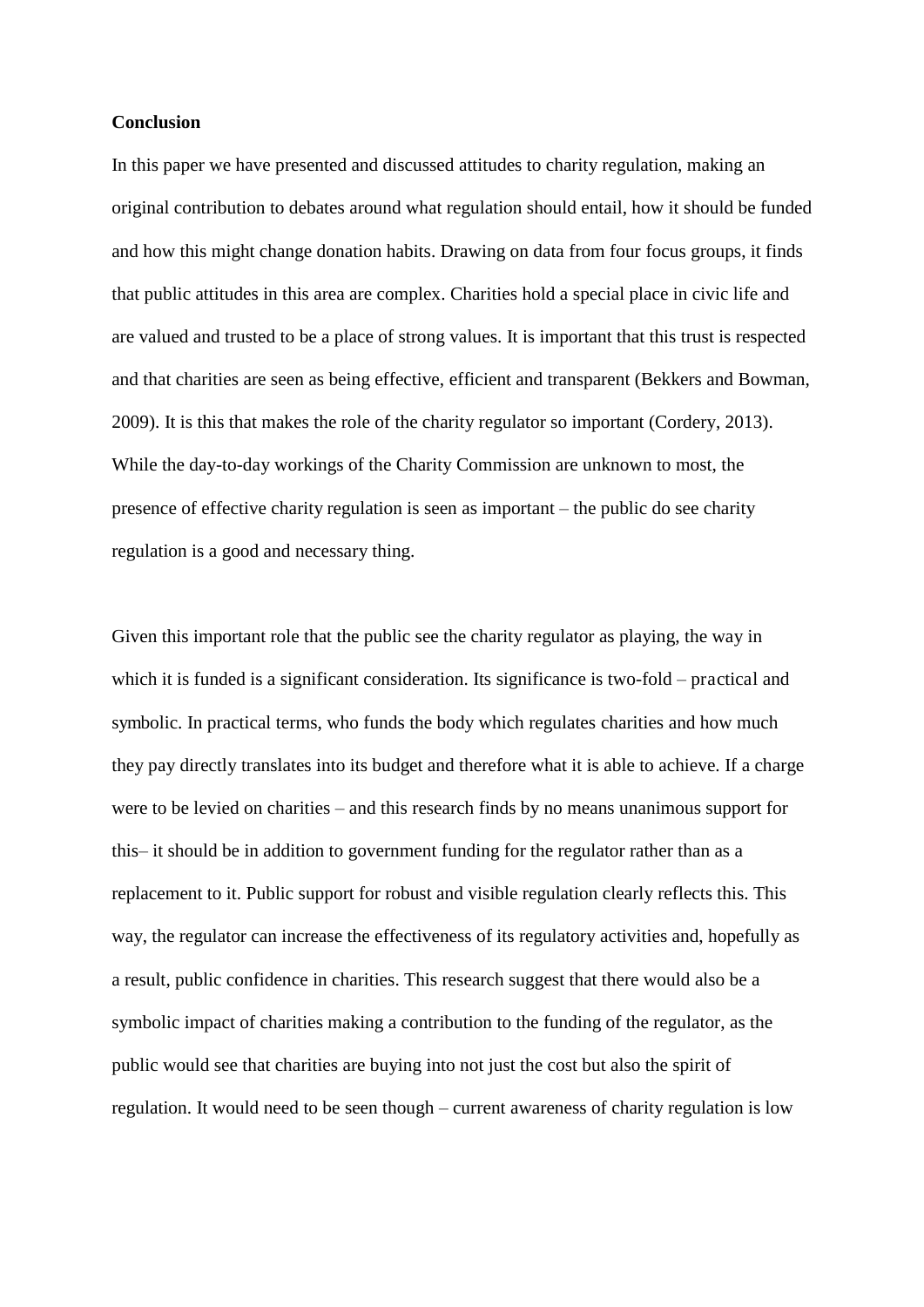and for the benefits of this public awareness to be achieved, effort needs to be made to improve public knowledge of the activities of the charity regulator.

On whether a change in the way that the Charity Commission is funded would change the amount that people donate, this study suggests that it is unlikely to have a negative impact, although those who were particularly against the idea of charities making a contribution to regulation costs were more likely to indicate they may donate less if they know a percentage of their donation is being used to fund the regulator. Given parallel debates about concerns that charities overspend on overheads, this view is not surprising – paying for the regulator would represent a further overhead. However, the majority of participants did not think it would make much difference to their donating and some felt that if a better funded regulator with broad charity support were able to increase efficiency, effectiveness and transparency across the sector then they might be inclined to donate more, even though this is a further overhead. This would seem to fit with previous research by Meijer (2009), Breeze (2010) and Beldad et al (2014) who find that donors are more inclined to give when they see that charities are efficient and well run – it is not overheads per se that are objectionable, rather when they are perceived to be unnecessary. The views presented here highlight the active role that a regulator can play in supporting this process (Cordery, 2013).

This finding however needs to be treated with caution – what people say and what they actually do are often quite different. Whether a proportion of the donation is not going directly to the cause and even how efficient a charity is are just two of a wide range of different factors people consider when they donate to charity (Breeze, 2010). Donors' own values, beliefs and experiences have far more impact. It would therefore be simplistic and dangerous to assume that because people say they may be inclined to donate more in the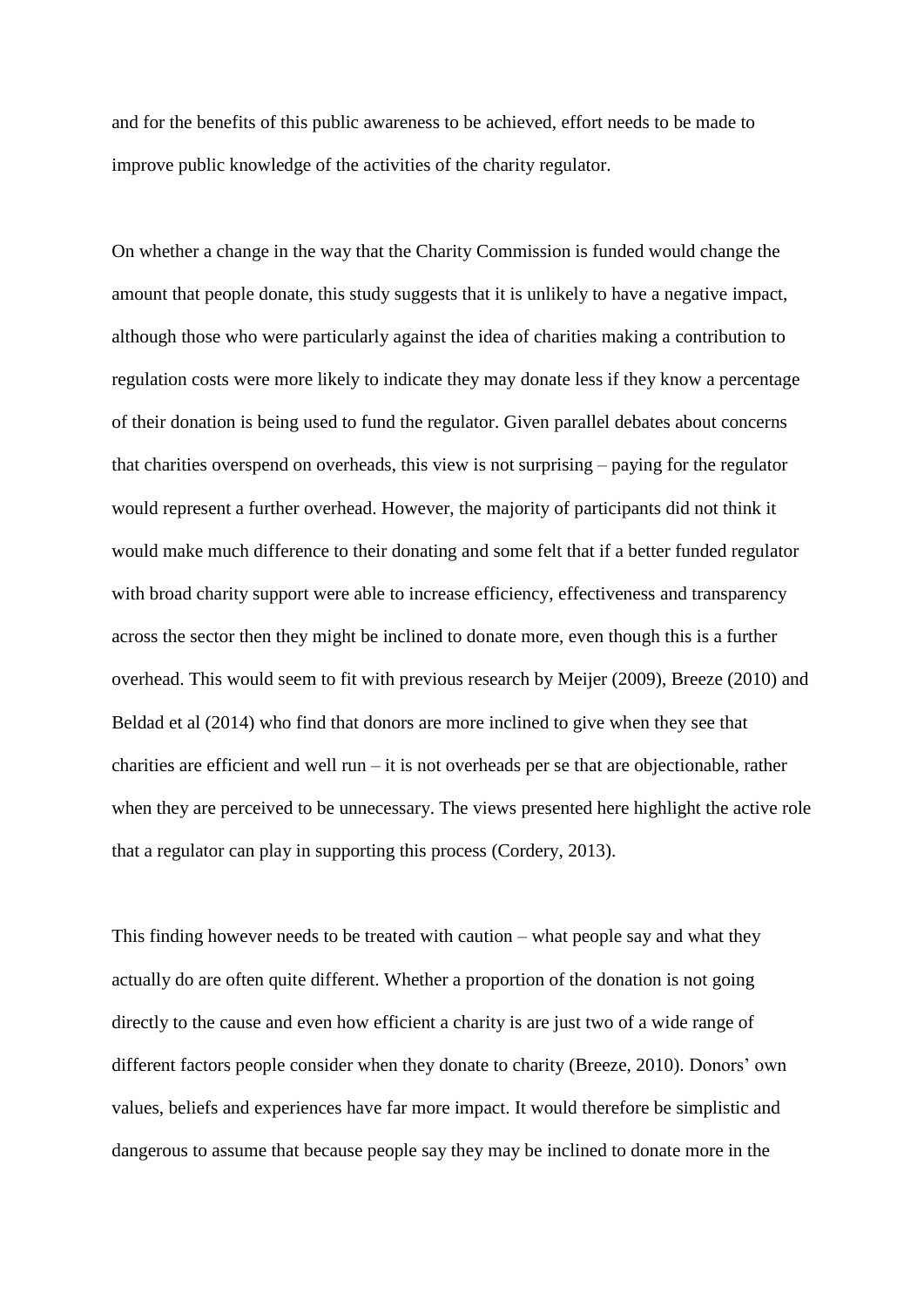event of charity contributions leading to a better-funded and more effective regulator, that this would result in an actual increase.

This research concludes that charities making a financial contribution towards the funding of the charity regulator would not be seen as unreasonable by the public, a finding that has international relevance given ongoing debates about how charity regulation should be funded (Cordery, 2013). There is a suggestion that donations may increase if charities' contribution to the regulator results in clear and transparent regulation which increases trust and confidence in charities. However, anything that takes money from the front line services that charities provide needs to be considered extremely carefully.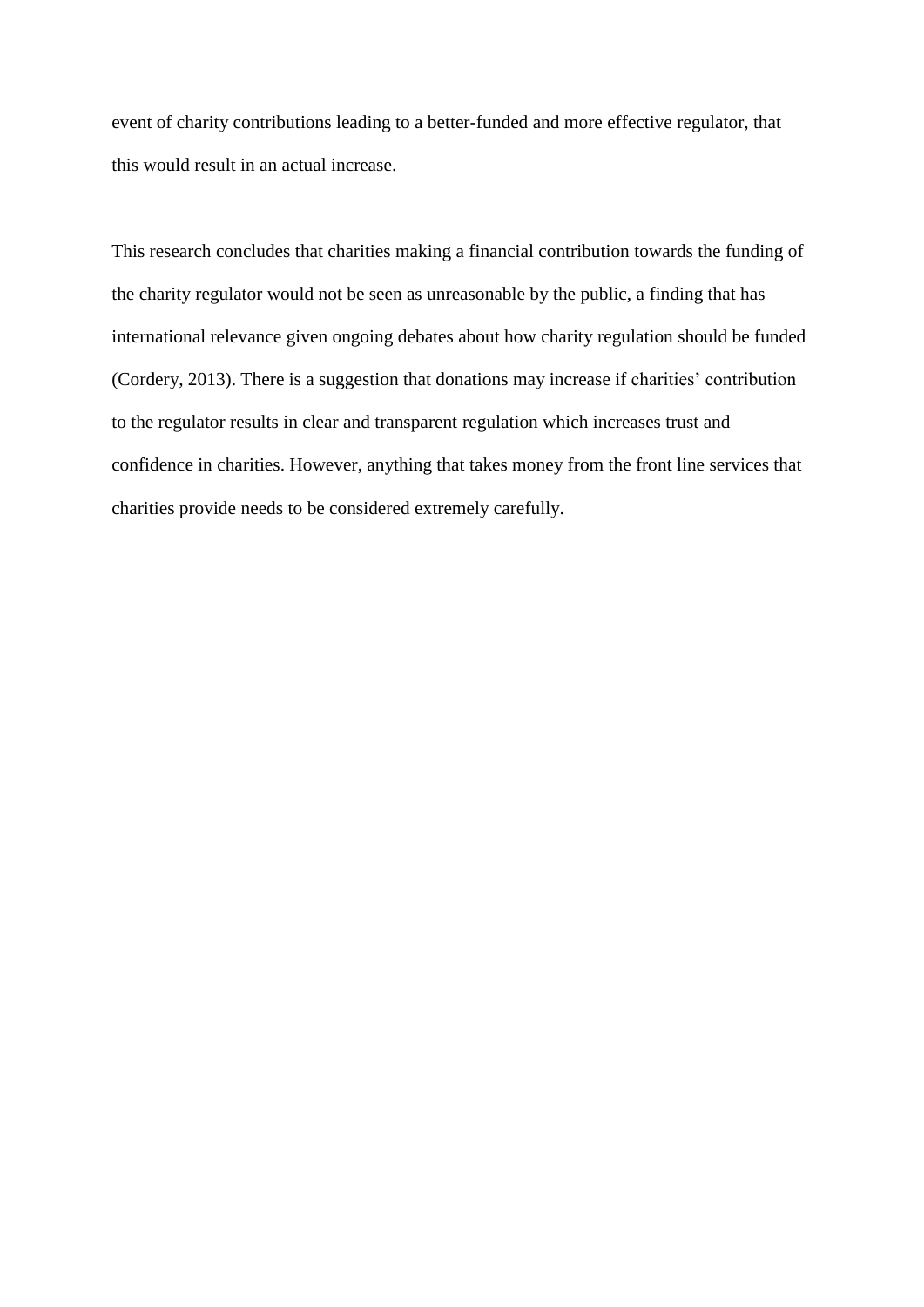#### **References**

Australian Charities and Not-for-profits Commission. (2013). Australian Charities and Notfor-profits Commission (ACNC) 2013 research: Public trust and confidence in Australian charities. St Kilda: ACNC.

Bekkers, R. (2003). Trust, accreditation, and philanthropy in the Netherlands. Nonprofit and Voluntary Sector Quarterly, 32(4), 596-615.

Bekkers, R. & Bowman, W. (2009). The Relationship Between Confidence in Charitable Organisations and Volunteering Revisited. Nonprofit and Voluntary Sector Quarterly, 38(5), 884-897.

Bekkers, R. & Wiepking, P. (2011). A Literature Review of Empirical Studies of Philanthropy: Eight Mechanisms that Drive Charitable Giving. Nonprofit and Voluntary Sector Quarterly, 40(5), 924-973.

Beldad, A., Snip, B., & van Hoof, J. (2014). Generosity the Second Time Around: Determinants of Individuals' Repeat Donation Intention. Nonprofit and Voluntary Sector Quarterly, 43 (1): 144-163.

Bies, A. (2010). Evolution of Nonprofit Self-Regulation in Europe. Nonprofit and Voluntary Sector Quarterly, 39 (6): 1057-1086.

Bowman, W. (2004). Confidence in charitable institutions and volunteering. Nonprofit and Voluntary Sector Quarterly, 33(2), 247-270.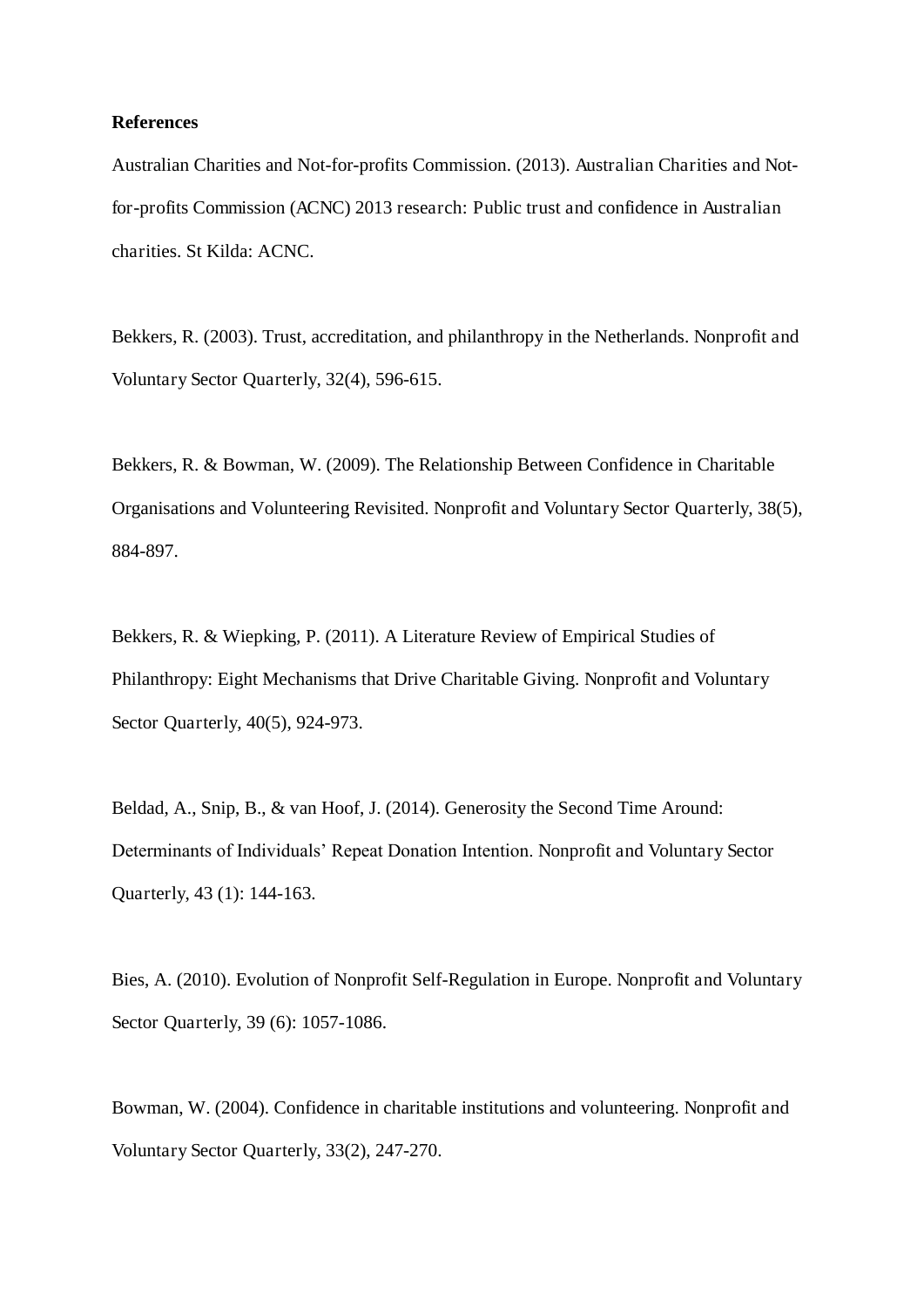Bowman, W. (2006). Should Donors Care About Overhead Costs? Do They Care? Nonprofit and Voluntary Sector Quarterly, 35(2), 288-310.

Breen, O. (2009). Regulating charitable solicitation practices – the search for a hybrid solution. Financial Accountability and Management, 25(1), 115–143.

Breen, O., Dunn, A. & Sidel, M. [eds] (2016). Regulatory Waves: Comparative Perspectives on State Regulation and Self-Regulation Policies in the Nonprofit Sector. Cambridge: Cambridge University Press.

Breeze, B. (2010). How Donors Choose Charities: Findings of a study of donor perceptions of the nature and distribution of charitable benefit. London: Alliance Publishing Trust.

Broun, V. & Clarke, V. (2006). Using thematic analysis in psychology. Qualitative Research in Psychology, 3(2): 77-101.

Bryman, A. (2012). Social Research Methods, 4th Edition. Oxford: Oxford University Press.

Cabinet Office. (2015). Community Life Survey 2014-15, Excel Tables. London: Cabinet Office.

Cordery, C. (2013). Regulating Small and Medium Charities: Does It Improve Transparency and Accountability? Voluntas, 24(3), 813-851.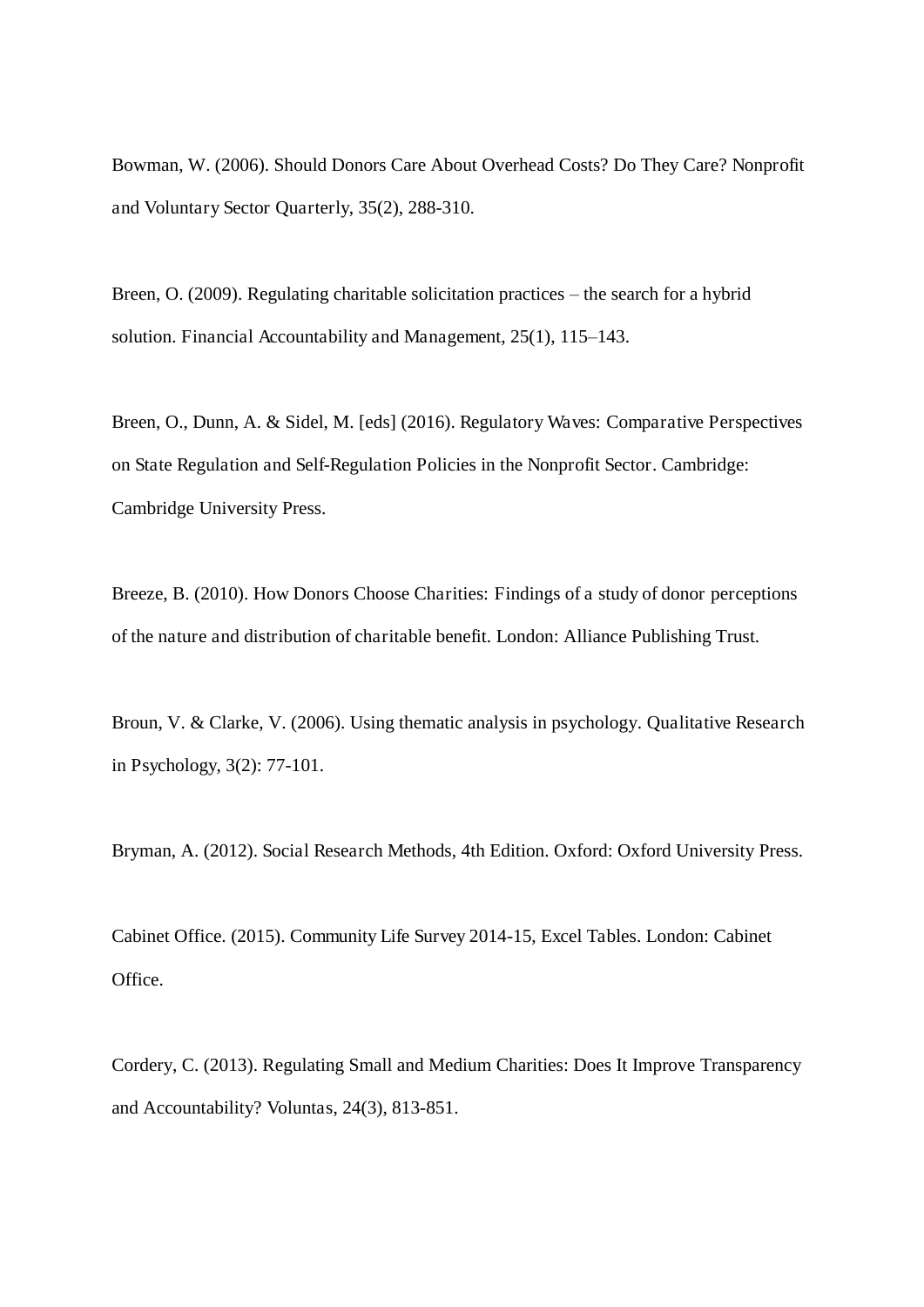Cordery, C., Sim, D. & Zijl, T. (2017). Differentiated regulation: the case of charities. Accounting & Finance, 57(1), 131-164.

Desai, A. & Yetman, R. (2005). Constraining managers without owners: governance of the not-for-profit enterprise. Cambridge, MA: National Bureau of Economic Research.

Duncan, B. (2004). A Theory of Impact Philanthropy. Journal of Public Economics, 88(9- 10), 2159-80.

Furneaux, C. & Wymer, W. (2015). Public Trust in Australian Charities: Accounting for cause and effect. Third Sector Review, 21(2): 99-127.

Gaffikin, M. (2005). Regulation as accounting theory. Working Paper Series 05/09, University of Wollongong: Wollongong.

Gaskin, K. (1999). Blurred vision: Public trust in charities. International Journal of Nonprofit and Voluntary Sector Marketing, 4(2), 163-178.

Hall, M., Goulbourne, M. & McKeown, L. (2001). Changing donation patterns: a warning sign for charitable organisations. Canadian Centre for Philanthropy Research Bulletin, 8(3), 176-189.

Hibbert, S. & Horne, S. (1997). Donation dilemmas: A consumer behaviour perspective, International Journal of Nonprofit and Voluntary Sector Marketing, 2(3), 261–274.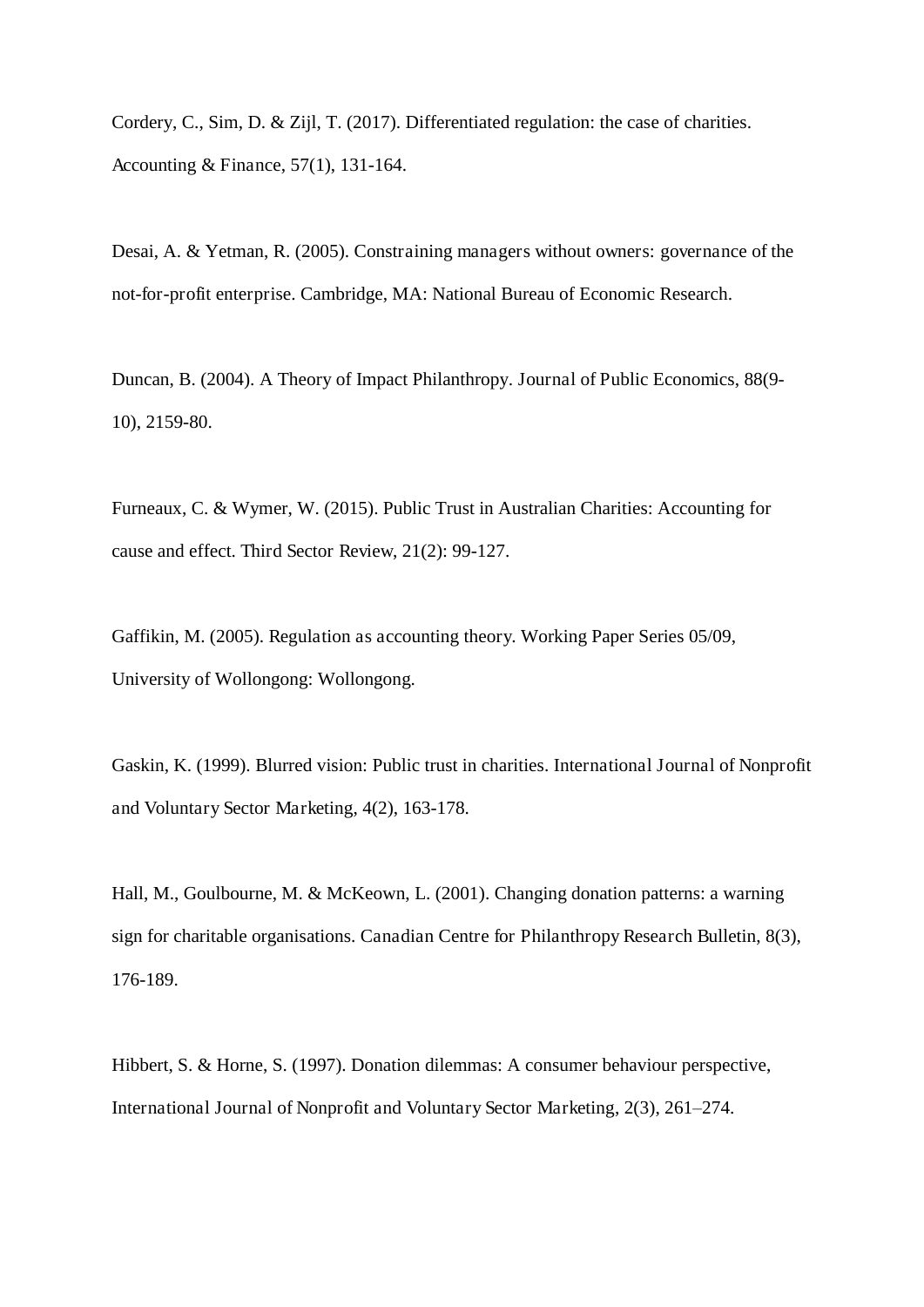Hyndman, N, & McDonnell, P. (2009). Governance and charities: An exploration of key themes and the development of a research agenda. Financial Accountability and Management, 25(1), 5–31.

Ipsos Mori. (2015). Trust in Professions. London: Ipsos Mori.

Irvin, R. (2005). State regulation of nonprofit organizations: Accountability regardless of outcome. Nonprofit and Voluntary Sector Quarterly, 34(2), 161-178.

McDougle, L & Lam, M. (2014). Individual- and Community-Level Determinants of Public Attitudes Toward Nonprofit Organizations. Nonprofit and Voluntary Sector Quarterly, 43(4), 672-692.

McGregor-Lowndes, M. & Wyatt, B. [eds] (2017). Regulating Charities: The Inside Story. London: Routledge.

Meijer, M. (2009). The effects of charity reputation on charitable giving. Corporate Reputation Review, 12(1), 33-42.

Morgan, G. (1999). The changing face of the charity treasurer and bookkeeper: Assessing the impact of the Charities Act 1993. The Charity Law & Practice Review, 6(2), 89-114.

Morgan, G. (2011). The use of charity accounts data for researching the performance of voluntary organisations. Voluntary Sector Review, 2(2), 213–230.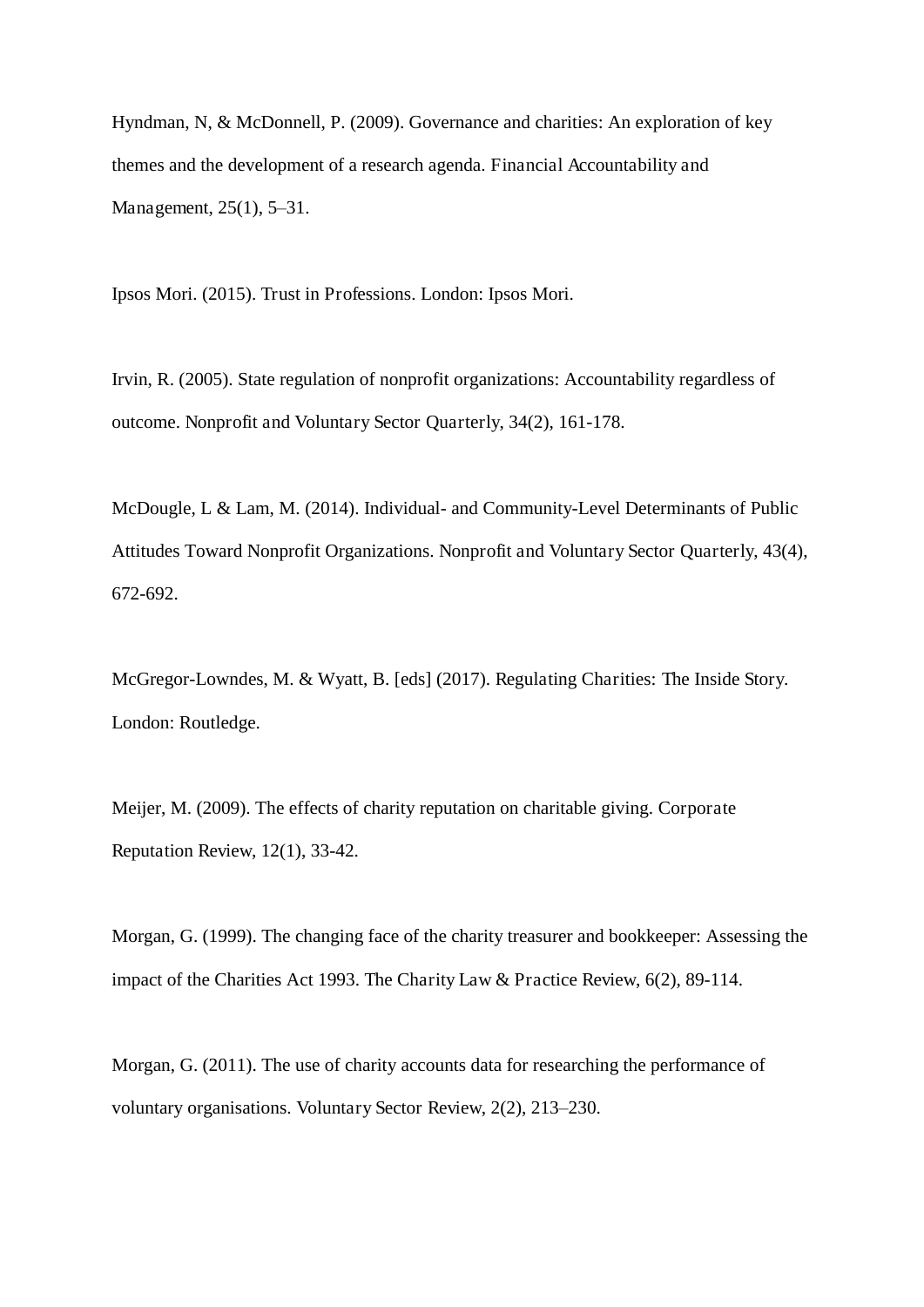Morgan, G., & Fletcher, N. (2013). Mandatory Public Benefit Reporting as a Basis for Charity Accountability: Findings from England and Wales. Voluntas, 24(3), 805-830.

Morris, D. (2011). The Case of England and Wales: Striking the Right Balance of 'Hard' Law versus 'Soft Law'. In Phillips and Smith (eds) Governance and Regulation in the Third Sector: International Perspectives. Routledge: New York: 37- 68.

NCVO. (2017). UK Civil Society Almanac. London: National Council for Voluntary Organisations.

O'Neill, M. (2009). Public Confidence in Charitable Nonprofits. Nonprofit and Voluntary Sector Quarterly, 38(2), 237-269.

Populus. (2015). Trust and Confidence in the Charity Commission. London: Charity Commission.

Populus. (2016). Public trust and confidence in charities. London: Charity Commission.

Phillips, S. (2011). Incrementalism at its Best and Worst: Regulatory Reform and Relational Governance in Canada. In Phillips and Smith (eds) Governance and Regulation in the Third Sector: International Perspectives. Routledge: New York: 215-237.

Phillips, S. and Smith, S.R. (2011). Between Governance and Regulation: Evolving Government-Third Sector Relationships. In Phillips and Smith (eds) Governance and Regulation in the Third Sector: International Perspectives. Routledge: New York: 1- 36.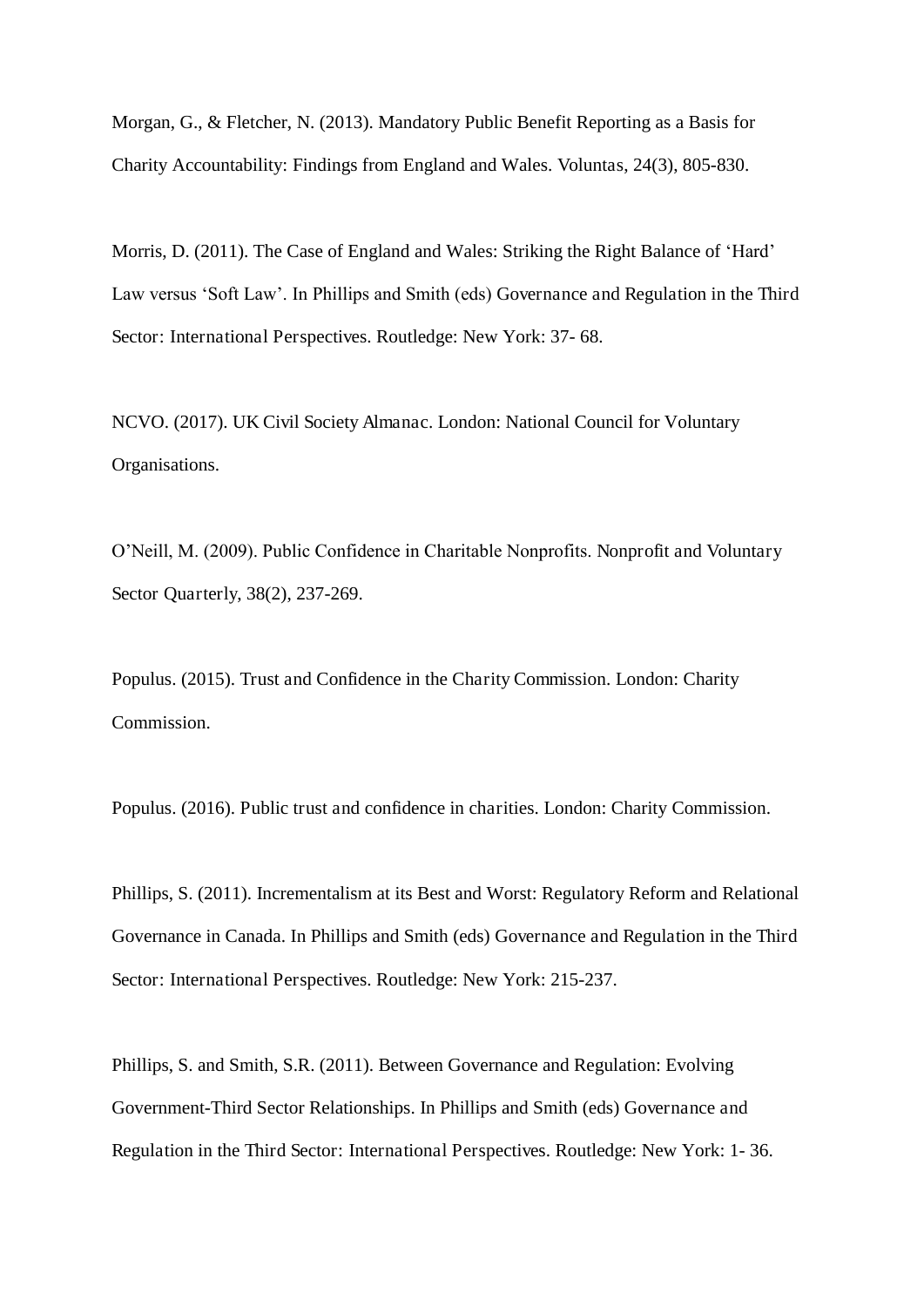Sargeant, A. & Jay, E. (2010). Fundraising management analysis, planning and practice. London: Routledge.

Schlesinger, M., Mitchell, S., & Gray, B. (2004). Restoring public legitimacy to the nonprofit sector: A survey experiment using descriptions of nonprofit ownership. Nonprofit and Voluntary Sector Quarterly, 33, 673-710.

Shawcross, W. (2017). William Shawcross opening speech at annual public meeting. London: Charity Commission. Available online at https://whitehalladmin.publishing.service.gov.uk/government/speeches/william-shawcrossopeningspeech-at-annual-public-meeting?cachebust=1484129672&preview=694150 [accessed 6/3/17].

Sloan, M. (2009). The Effects of Nonprofit Accountability Ratings on Donor Behavior. Nonprofit and Voluntary Sector Quarterly, 38(2), 220-236.

Taniguchi, H. (2013). The Influence of Generalized Trust on Volunteering in Japan. Nonprofit and Voluntary Sector Quarterly, 42(1), 127-147.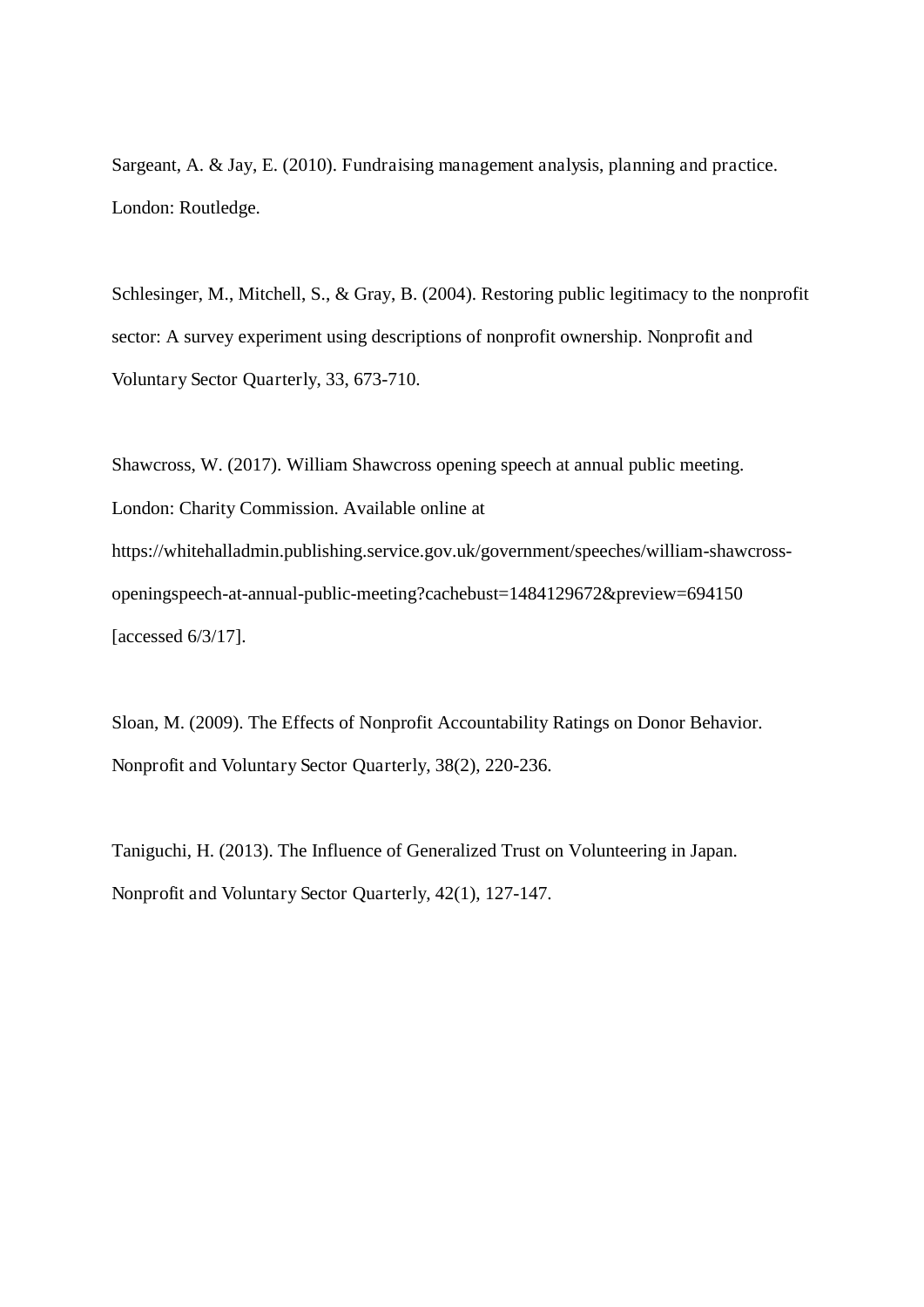## **Tables**

<u>.</u>

| <b>Country</b>       | <b>Registered</b> | Cost of   | <b>Spend</b> | Cost for charity to register                                                                                                                             |
|----------------------|-------------------|-----------|--------------|----------------------------------------------------------------------------------------------------------------------------------------------------------|
|                      | <b>Charities</b>  | regulator | per          |                                                                                                                                                          |
|                      |                   |           | charity      |                                                                                                                                                          |
| Australia            | 60,000            | £8.4m     | £140         | No cost                                                                                                                                                  |
| Canada               | 86,000            | £18.4m    | £207         | No cost                                                                                                                                                  |
| New Zealand          | 27,000            | £3.8m     | £126         | Free for charities with income<br>under £4,235. Around £21-£51<br>for those over depending on<br>registration method. Contributes<br>7% of total budget. |
| England and<br>Wales | 165,000           | £22m      | £129         | No cost                                                                                                                                                  |

**Table 1**: The cost of charity regulation (Cordery, 2013; Cordery et al, 2017)

Social groups as defined by the UK's Market Research Society based on occupation are widely used. Grades are as follows: A are higher managerial, administrative or professional; B are intermediate managerial, administrative or professional; C1 are supervisory or clerical and junior managerial, administrative or professional; C2 are skilled manual workers; D are semiskilled and unskilled manual workers.

<sup>&</sup>lt;sup>ii</sup> It is worth noting that these focus groups were conducted in November 2015, 6 months after fundraising practices - in particular the use of direct mail - had been cited in a number of British newspapers as the reason for the suicide of 92 year old charity fundraiser Olive Cooke. Despite Olive's daughter arguing that the fundraising messages she received had not contributed to her choosing to take her own life, the case